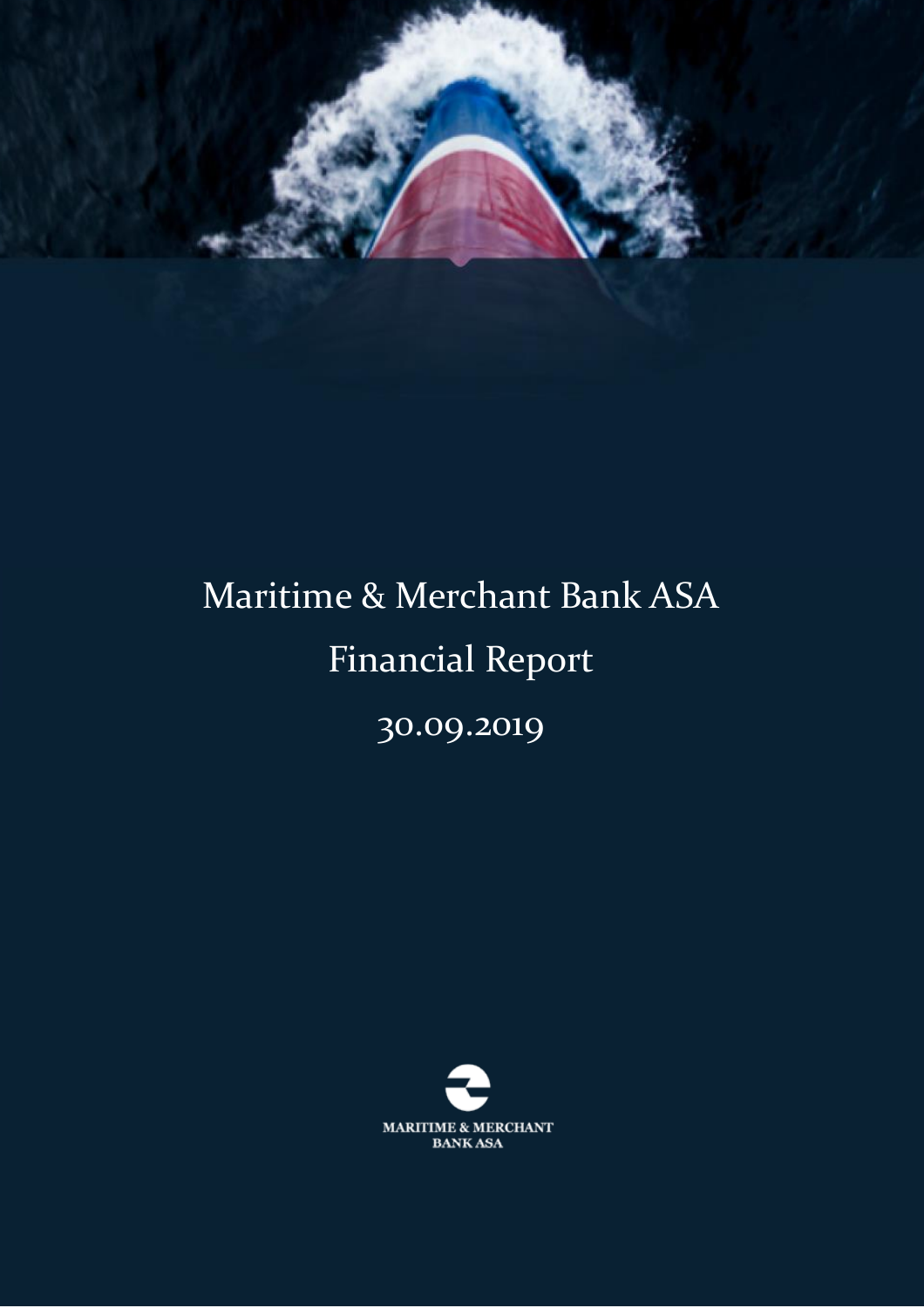

# **Table of Contents**

| FINANCIAL REPORT 30.09.2019_________________________ | $\overline{2}$ |
|------------------------------------------------------|----------------|
|                                                      | $\overline{7}$ |
|                                                      | 9              |
|                                                      | 10             |
|                                                      | 11             |
|                                                      |                |
|                                                      |                |
|                                                      |                |
|                                                      |                |
|                                                      |                |
|                                                      |                |
|                                                      |                |
|                                                      |                |
|                                                      |                |
|                                                      | 16             |
|                                                      |                |
|                                                      |                |
|                                                      |                |
|                                                      |                |
|                                                      |                |
|                                                      |                |
|                                                      | 18             |
|                                                      | 19             |
|                                                      | 19             |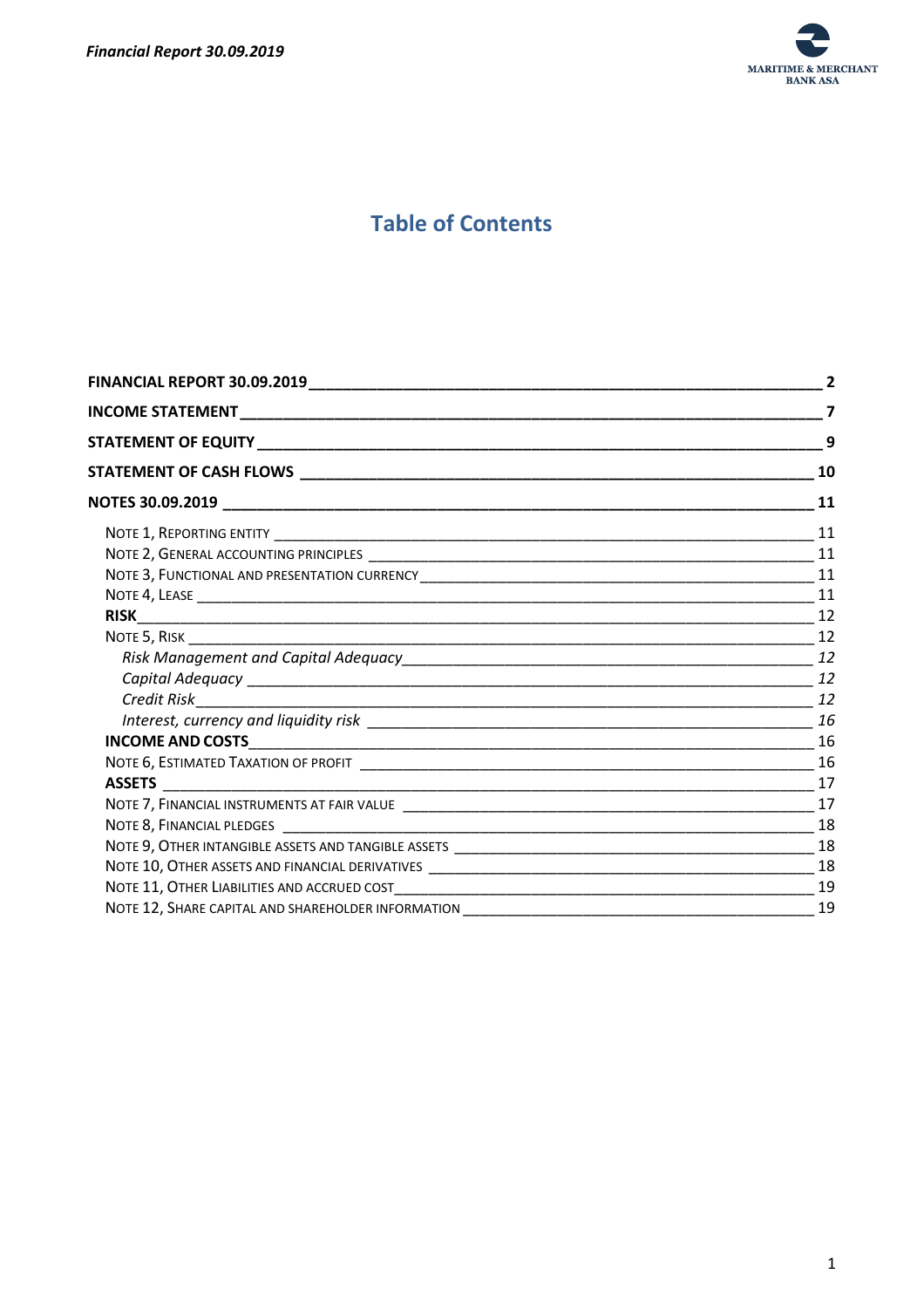

# **Financial Report 30.09.2019**

#### <span id="page-2-0"></span>*Operation and Strategy*

The trade war between China and US and the countdown to Brexit continued to emboss the headlines in international finance resulting in uncertainty and generally a cautious sentiment within investment communities. In analytic circles it is still unclarified what the limitations in the free trade in form of tariffs and sanctions eventually will represent in the sense of reduction of ton-miles. Various scenarios have been presented with fairly substantial variances regarding the final outcome of a full-scale trade war. However, it is a broad consensus around that fact that any geopolitical measure disturbing the global free trade as such has a negative impact.

In spite of these circumstances it is quite interesting to observe the freight markets. The Dry Bulk index has experienced a steady upswing since mid-summer and all segments have reached levels of freight income that could defend investments in modern tonnage. The expected upturn in the tanker market came indeed during the late part of the third quarter. The combination of the IMO 2020 getting nearer, vessels taken out of the market for scrubber installations, sanctions and various market implications lead to freight rate levels for crude transportation that we have not seen for 15 years. The market has in the meantime eased down, but still at a most attractive level and the prospects are looking promising. The container market above 3000 TEU has continued to perform better than the forecasts we saw at the start of this year, in particular the sizes between 5000 and 8000 TEU, while parts of the smaller segments have been fairly disappointing.

The second hand values in the dry bulk sector has not been significantly influenced by the increase in the freight rates, but appears to be more or less flat, and the same goes for the container vessels, while there could be seen a significant upward trend directly in tanker segment in view of the brisk rate increase.

During the third quarter we have continued our strong focus on quality-oriented execution within all the key disciplines of the Bank. We are serving customers on a world-wide basis under constantly changing market and regulatory conditions, thus our overall competence must at any time be in accordance with the correspondingly increasing demands. We have as well continued our focus on the KYC/AML area.

Our focus is primarily the project-oriented market, and as pointed out, geopolitical issues have mostly a negative impact on the investment sentiment. However, we are impressed by our clients all over the world that constantly are looking for new opportunities and to adapt to changing market conditions due to mostly political movements. We are looking forward to further cooperation going forward.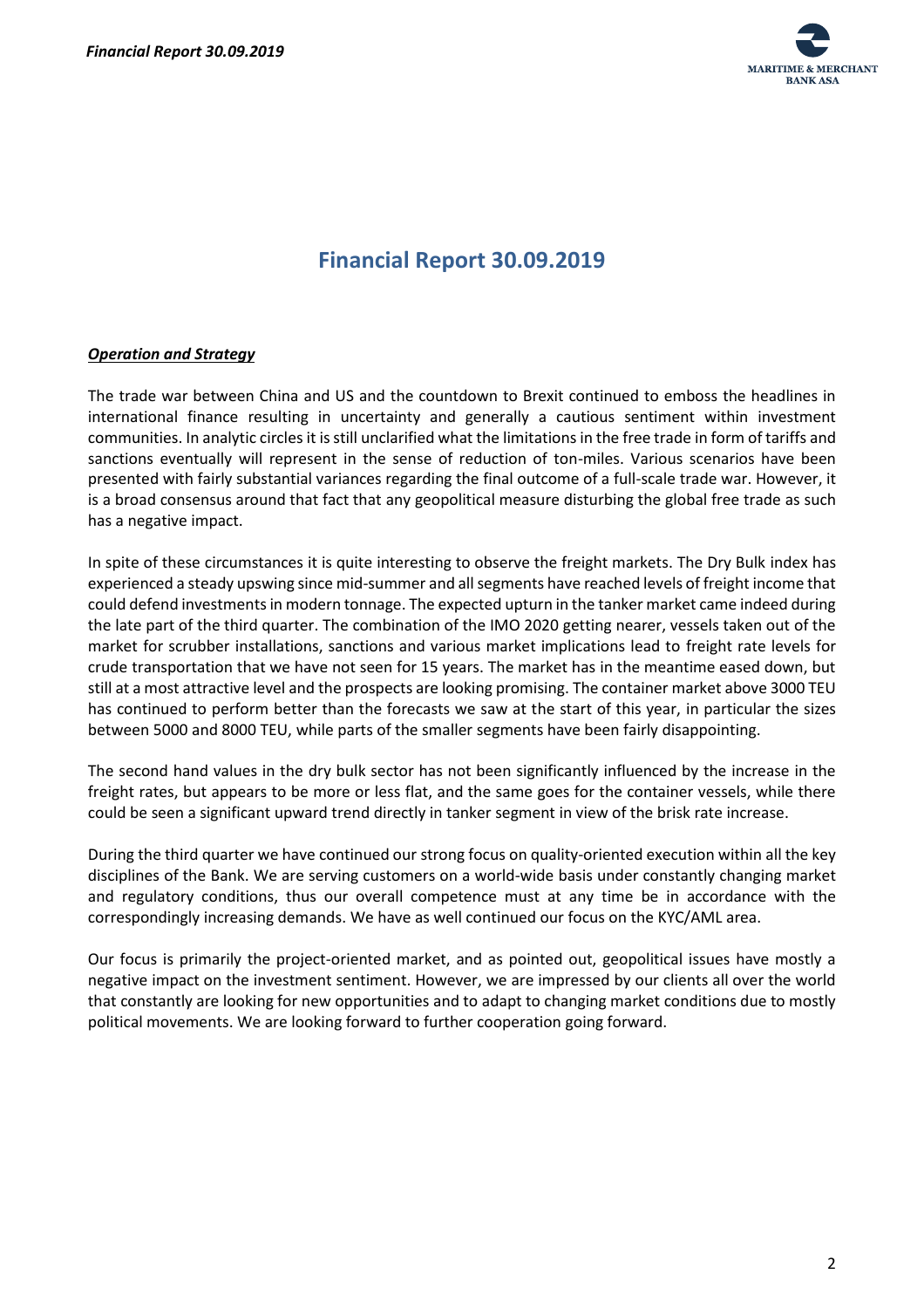

#### *Profit for the period (1.1-30.09)*

The profit for the period before tax is USD 8 006 263 (483 915) and profit after tax is USD 5 030 859 (453 578). The following tables display the quarterly result before tax and ROE before tax respectively.





#### *Deferred Taxes and payable tax*

The Bank's functional currency is in USD. In tax accounting the equity is denominated in NOK, hence, the taxable result will fluctuate with the USDNOK exchange rate.

#### *Net interest income and related income (1.1-30.09)*

Net interest income and related income totalled USD 13 294 238 (USD 6 940 118). The Board of Directors expect net interest income to increase further as a result of higher lending volume.

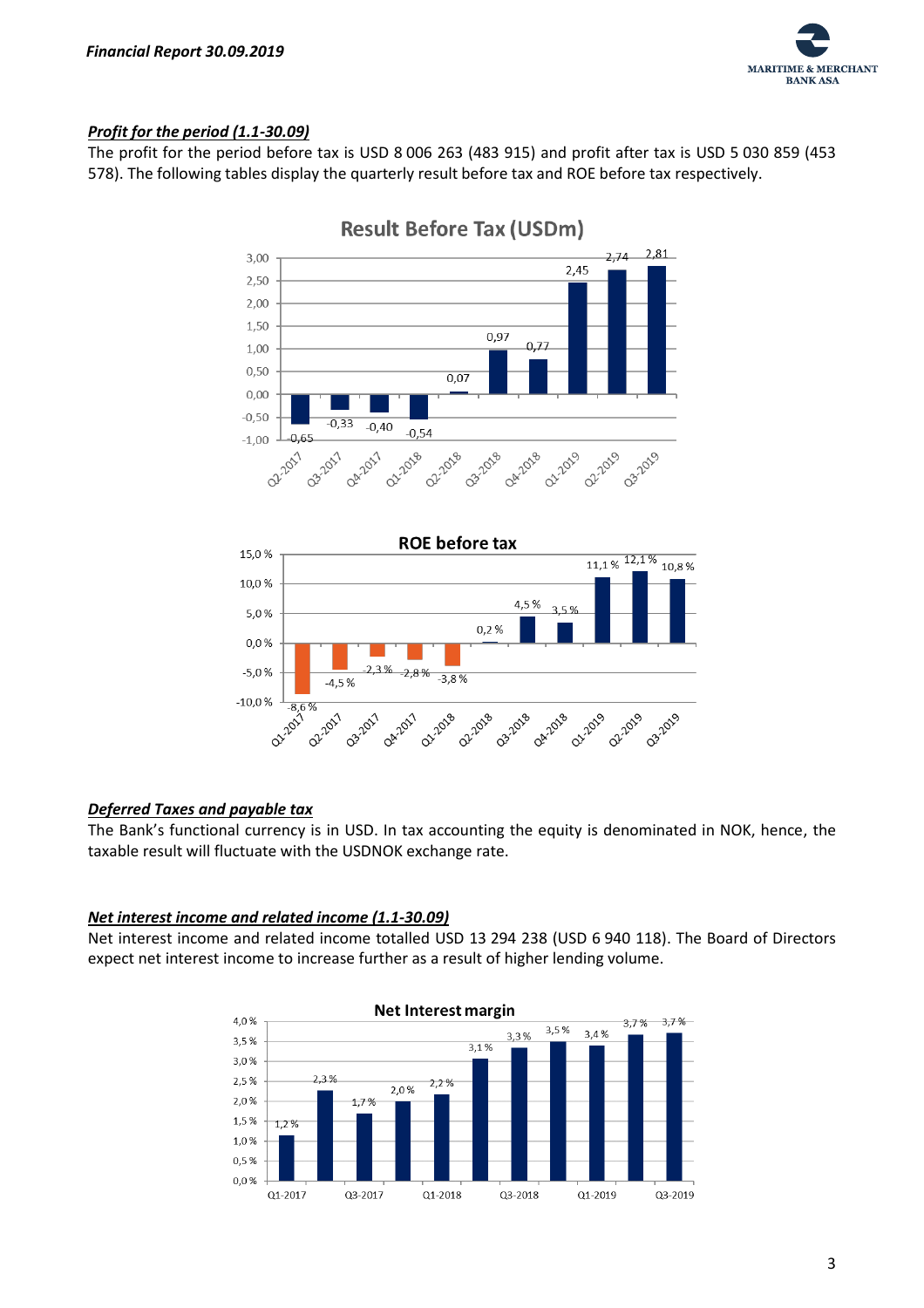

#### *Total operating expenses before impairments and losses (1.1-30.09)*

Total operating expenses before impairments and losses totalled USD 5 635 796 (USD 6 278 729). Salaries and personnel expenses, including social costs, amount to USD 4 725 859 (USD 4 385 812) and account for the largest proportion of the overall operating expenses. Total depreciation and impairment of fixed and intangible assets amount to USD 909 936 (USD 1 892 917).



#### *Loan and Loan Loss provisions*

Maritime & Merchant Bank ASA has lent USD 295 570 478 (USD 200 749 893) to customers. There has not been any default or significant credit deterioration on loans.



The Bank has made USD 708 313 (USD 575 839) in loss allowance (IFRS 9). Change in expected loss through the year amounts to USD 6 255. Improved average risk score is the main factor for low loss allowance so far in 2019.

#### *Deposit*

Customer deposits amounted to USD 426 803 507 (USD 285 453 876).

### *RISK FACTORS*

#### *Credit risk*

The average weighted quality of the portfolio is moderate risk, and all credits, when granted, had a Default Probability which qualified them to be classified as low or moderate risk. The credit portfolio has a risk concentration around the mid-point.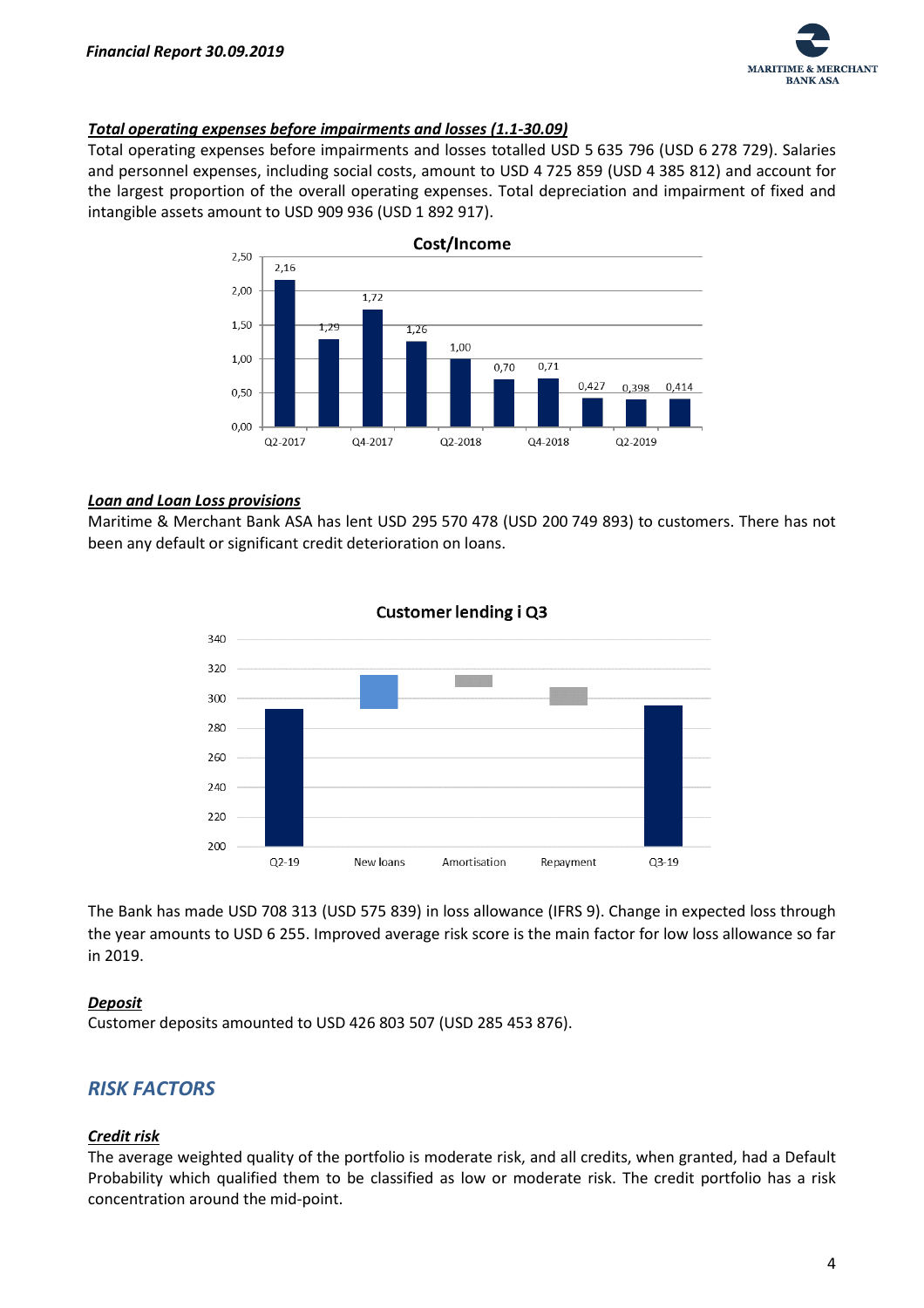

The majority of the commitments is secured with ship mortgages within 50% of appraised values (when the loan was granted) in addition to security in cash and earnings, and in combination with an estimated moderate Default Probability, this provides for a sound credit portfolio with a marginal potential for future losses.

In addition to estimating the Default Probability, we also estimate the Loss Given Default on each exposure. Based on the low leverage of financing in combination with financing non-specialized tonnage with strict covenants, the average weighted Loss Given Default for the loan portfolio is very satisfactory.

The Bank's estimated risk cost, Expected Loss, is calculated as Probability of Default multiplied with Loss Given Default. It is included in all internal return on capital estimations in connection with granting new loans.

The portfolio is distributed in risk classes according to official rating, collateral and internal risk classification. The loan portfolio is diversified and is distributed on bulk carriers (23%), tankers (45%), container vessels (27%), LPG (gas) (2%) and specialized (3%).



The Bank's internal credit strategy has limits for maximum exposure to the various shipping segments, and Acceptable Risk Criteria form guidelines for the lending strategy. All present loan exposures are within the Bank's credit strategy.

#### *Liquidity risk*

Maritime & Merchant Bank ASA has adopted guidelines for management of the Bank's liquidity position to ensure that the Bank maintains a solid liquidity. The Bank has a low liquidity risk profile. Main funding sources in the first years of operation have been equity and NOK deposits. The Bank has liquidity portfolio/buffers well above minimum requirement. Liquidity stress tests show satisfactory liquidity.

|                      | 30.09.2019 | 30.06.2019 | 31.09.2018 | 31.12.2018 | 31.12.2017 |
|----------------------|------------|------------|------------|------------|------------|
| LCR                  | 586%       | 513%       | 621%       | 444%       | 457%       |
| Deposit coverage (1) | 77%        | 77%        | 76%        | 78%        | 77%        |

 *(1) % of total assets*

#### *Interest rate risk*

Maritime & Merchant Bank ASA has defined guidelines that set limits for the maximum interest rate risk. Any exposure exceeding the interest rate risk limits shall be mitigated by using hedging instruments. Routines have been established for ongoing monitoring and reporting of the interest rate risk to the Board of Directors.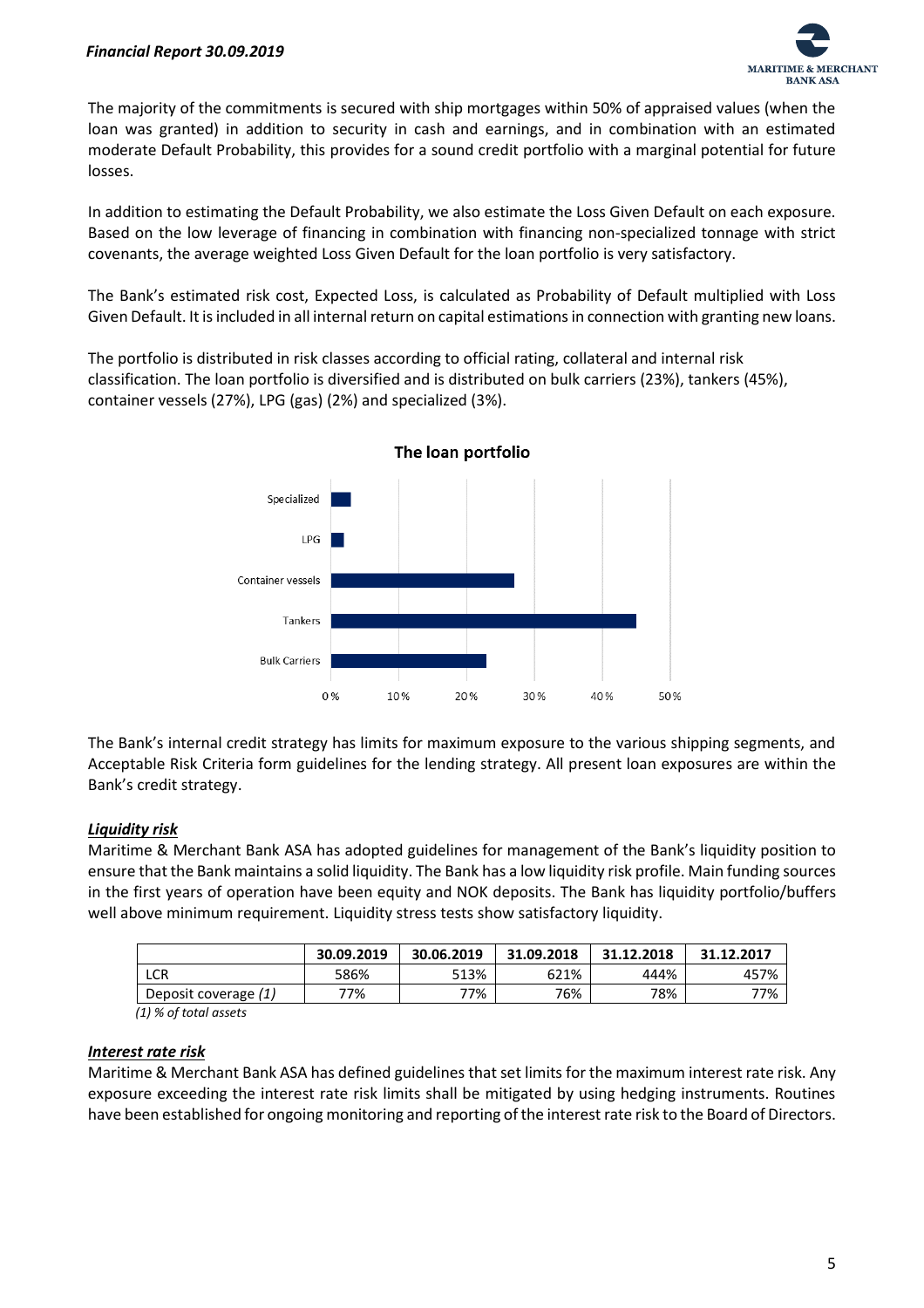

#### *Market risk*

Maritime & Merchant Bank ASA has developed guidelines and limits for counterparty exposure, maturity per counterpart, average duration of portfolio and foreign exchange risk. Exposure to foreign exchange risk (not USD) is hedged.

#### *Operational risk*

Maritime & Merchant Bank ASA has established operational risk policy and guidelines. Contingency plans have been established, and insurance (professional responsibility, crime and Board of Directors responsibility) is purchased in order to reduce risk.

|                             | Q3-2019 | Q2-2019 | <b>YTD-2019</b> | <b>Full year</b> |
|-----------------------------|---------|---------|-----------------|------------------|
| <b>Ratios</b>               |         |         |                 | 2018             |
| Cost/Income                 | 41.4%   | 39.8%   | 41.29%          | 84.63%           |
| Return on Equity before tax | 10.78%  | 12.1%   | 11.6%           | 1.61%            |
| Net Income Margin           | 3.50%   | 3.82%   | 3.69%           | 2.96%            |
| Net Interest Margin         | 3.72%   | 3.68%   | 3.59%           | 3.10%            |
| Deposit to loan             | 144%    | 130%    | 144%            | 137%             |
| <b>LCR</b>                  | 586%    | 513%    | 586%            | 444%             |
| <b>NPL Ratio</b>            | 0%      | 0%      | 0%              | 0%               |

#### *Ratio formulas*

 $Cost/ Income$  Ratio =  $\frac{Total$  operating expences

Total income

Return on equity before tax =  $\frac{Net\ profit\ before\ tax}{(E\ circuit\ rate\ of\ the\ year\ New\ cavity\)}$ (Equity start of the year+New equity\*Yearfraction)

*Year fraction* =  $\frac{12 - \text{Monthly before equity issue}}{12}$ 12

Total income<br>Net Income Margin =  $\frac{1}{(Interest - bearing\,a\,s\,c\,s\,t\,s\,t\,s\,t)}$ (Interest–bearing assets start of year+Interest–bearing assets end of year)\*0,5

Net Interest Margin =<br>Net Interest Margin =  $\frac{N}{(Interest - bearing)g}$  assets start of year Unterest... (Interest–bearing assets start of year+Interest–bearing assets end of year)\*0,5

Deposit to loan ratio =  $\frac{Total\ deposits}{Length}$ Loans to customers

 $NPL$  ratio =  $\frac{Non\,performing\,exposure\,(loans\ to\ customers)}{I\,cons\,to\,cutcm\,arc}$ Loans to customers

*(non-performing loan ratio)*

#### **Outlook**

It is indeed an exiting time ahead. Will the trade war issues be solved in an amicable fashion? Will Brexit be landed in way that limits eventual harmful consequences and how will finally IMO 2020 affect the tanker market when the regulations are made effective over the year-end? We are ready to continue our cooperation with existing and new clients to materialize new projects under constantly changing market conditions.

> **-------------------------------- Oslo, 2019, November 7th**

Board of Directors, Maritime & Merchant Bank ASA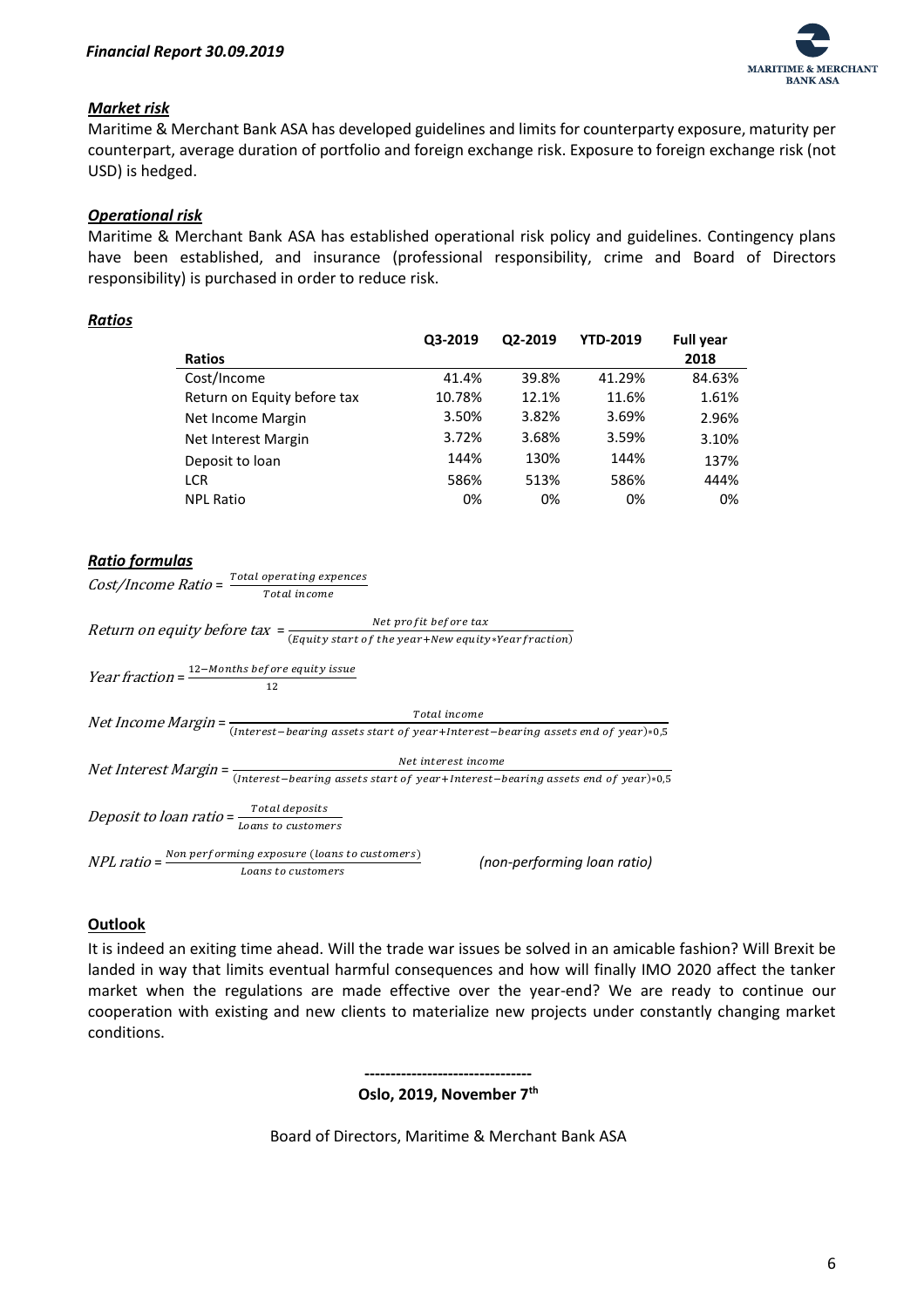

# <span id="page-7-0"></span>**Income Statement**

| - In USD                                                            | Note | 2019<br>$01.07 - 30.09$ | 2018<br>01.07 - 30.09 | 2019<br>01.01 - 30.09 | 2018<br>$01.01 - 30.09$ | 2018<br>$01.01 - 31.12$ |
|---------------------------------------------------------------------|------|-------------------------|-----------------------|-----------------------|-------------------------|-------------------------|
|                                                                     |      |                         |                       |                       |                         |                         |
| Interest income and related income                                  |      |                         |                       |                       |                         |                         |
| Interest and other operating income from loans to customers         |      | 6838779                 | 4074076               | 19 181 400            | 9715458                 | 14 979 900              |
| Interest from certificates and bonds                                |      | 661 184                 | 511726                | 1769738               | 1460072                 | 1928 497                |
| Interest from loans to and receivables from credit institutions     |      | 355 725                 | 239 114               | 817088                | 445 089                 | 646 238                 |
| Total interest income and related income                            |      | 7855687                 | 4824916               | 21 768 227            | 11 620 619              | 17 554 636              |
| <b>Interest expenses</b>                                            |      |                         |                       |                       |                         |                         |
| Interest and related expenses of loans to and receivables from      |      | $-2327167$              | -1 380 405            | $-6255209$            | -3 735 992              | -5 329 798              |
| Net interest expenses from financial derivatives                    |      | $-582540$               | $-423905$             | -1 897 596            | -918 833                | -1 713 133              |
| Other fees and commissions                                          |      | $-104328$               | -8 559                | -321 185              | $-25676$                | -34 235                 |
| Net interest expenses and related expenses                          |      | -3 014 034              | -1812869              | -8 473 989            | -4 680 501              | -7 077 166              |
| Net interest income and related income                              |      | 4841653                 | 3 012 046             | 13 294 238            | 6940118                 | 10 477 470              |
|                                                                     |      |                         |                       |                       |                         |                         |
| Commissions, other fees and income from banking                     |      | 133 609                 | 15 4 9 9              | 446 207               | 113 117                 | 317498                  |
| Commissions, other fees and expenses from banking                   |      | $-8896$                 | $-8337$               | $-64712$              | $-18927$                | $-26614$                |
| Net value adjustments on foreign exchange and financial derivatives |      | $-346966$               | 198 789               | $-29891$              | $-103108$               | $-715629$               |
| Net value adjustments on interest-bearing securities                |      | $-65358$                |                       | 2472                  | 0                       |                         |
| <b>Total income</b>                                                 |      | 4 5 5 4 0 4 2           | 3 217 997             | 13 648 313            | 6931200                 | 10 052 725              |
| Salaries, administration and other operating expenses               |      |                         |                       |                       |                         |                         |
| Salaries and personnel expenses                                     |      | $-1189192$              | $-1$ 116 497          | $-3461956$            | $-2833827$              | $-3989116$              |
| Administrative and other operating expenses                         |      | -400 672                | -386 429              | $-1263903$            | -1 551 985              | -2 140 779              |
| Net salaries, administration and other operating expenses           |      | $-1589863$              | -1 502 926            | -4 725 859            | -4 385 812              | -6 129 895              |
| Total depreciation and impairment of fixed and intangible assets    | 9    | -297 195                | $-606824$             | -909 936              | -1892917                | -2378008                |
| <b>Total operating expenses</b>                                     |      | -1887059                | -2 109 750            | -5 635 796            | -6 278 729              | -8 507 903              |
| <b>Operating result</b>                                             |      | 2 666 984               | 1 108 247             | 8 0 1 2 5 1 8         | 652 471                 | 1544822                 |
| Loan loss provisions (IFRS - 9)                                     | 5    | 147861                  | $-1111126$            | $-6255$               | $-168557$               | $-294777$               |
| Profit (+) / Loss (-) for the period before tax                     |      | 2814845                 | 997 121               | 8 006 263             | 483 915                 | 1 250 045               |
| Income tax                                                          | 6    | $-2223650$              | $-264229$             | -2 975 404            | $-30336$                | $-1586960$              |
| Result for the period after tax                                     |      | 591 195                 | 732 892               | 5 030 859             | 453 578                 | -336 915                |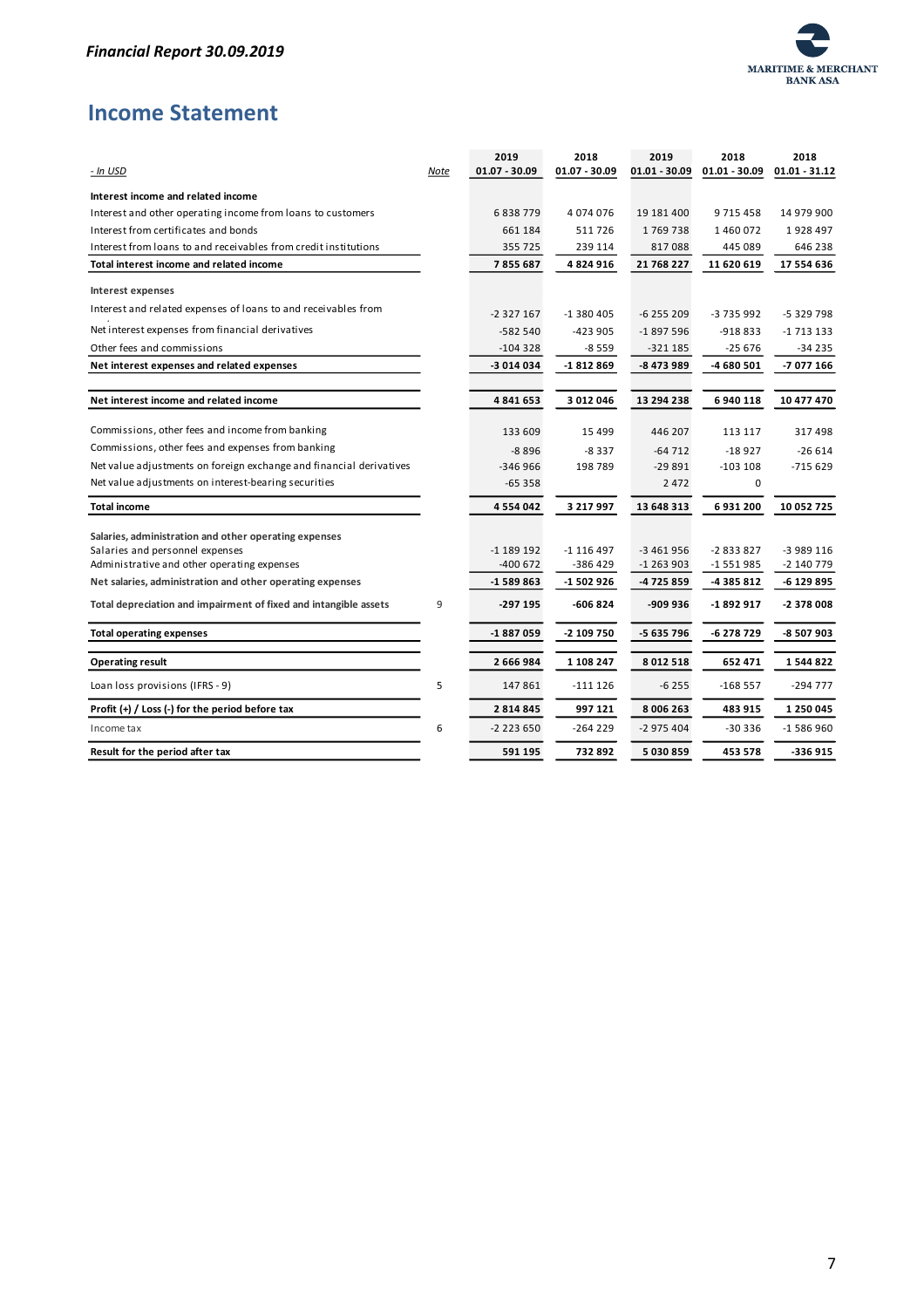

# **Balance Sheet**

| <b>Assets</b><br><u>- In USD</u>                                                                  | <b>Note</b> | 2019<br>30.09.2019         | 2018<br>30.09.2018         | 2018<br>31.12.2018         |
|---------------------------------------------------------------------------------------------------|-------------|----------------------------|----------------------------|----------------------------|
| <b>Cash and balances at Central Bank</b>                                                          |             | 7 180 197                  | 7898820                    | 7448034                    |
| Lending to and receivables from credit institutions                                               |             | 101 699 942                | 47 443 541                 | 66 924 966                 |
| Lending to customers                                                                              | 5           | 295 570 478                | 200 749 893                | 249 024 326                |
| Loss provisions on loans to customers                                                             | 5           | -708 313                   | -575 839                   | -702 059                   |
| Net lending to cutomers                                                                           |             | 294 862 165                | 200 174 054                | 248 322 267                |
| Certificates, bonds and other receivables                                                         |             |                            |                            |                            |
| Commercial papers and bonds valued at market value                                                | 5, 7        | 146 897 618                | 114 754 670                | 112 552 377                |
| Commercial papers and bonds valued at amortised cost<br>Certificates, bonds and other receivables |             | 0                          | 0                          | 0                          |
|                                                                                                   |             | 146 897 618                | 114 754 670                | 112 552 377                |
| Shares                                                                                            |             | 44 106                     | 49 957                     | 49 295                     |
| Intangible assets                                                                                 |             |                            |                            |                            |
| Deferred tax assets                                                                               | 6           | 0                          | 2 2 6 1 6 7 2              | 569 403                    |
| Other intangible assets<br><b>Total intangible assets</b>                                         | 9           | 2 164 195<br>2 164 195     | 3 5 9 6 5 4 5<br>5 858 217 | 2 910 996<br>3 480 399     |
| <b>Fixed assets</b>                                                                               |             |                            |                            |                            |
| Fixed assets                                                                                      | 4,9         | 992 060                    | 65 271                     | 56 544                     |
| <b>Total fixed assets</b>                                                                         |             | 992 060                    | 65 271                     | 56 544                     |
| Other assets                                                                                      |             |                            |                            |                            |
| Financial derivatives                                                                             |             | 20 340                     | 988 966                    | 0                          |
| Other assets                                                                                      |             | 31734                      | 76 918                     | 136 735                    |
| <b>Total other assets</b>                                                                         |             | 52074                      | 1065883                    | 136 735                    |
| <b>Expenses paid in advance</b>                                                                   |             |                            |                            |                            |
| Prepaid, not accrued expenses                                                                     |             | 194 176                    | 156 796                    | 255 617                    |
| <b>Total prepaid expenses</b>                                                                     |             | 194 176                    | 156 796                    | 255 617                    |
| <b>TOTAL ASSETS</b>                                                                               |             | 554 086 534                | 377 467 209                | 439 226 234                |
| Liabilities and shareholders equity                                                               |             |                            |                            |                            |
| - In USD                                                                                          |             | 30.09.2019                 | 30.09.2018                 | 31.12.2018                 |
| <b>Liabilities</b>                                                                                |             |                            |                            |                            |
| Deposits from and liabilities to customers                                                        |             |                            |                            |                            |
| Deposits from and liabilities to customers<br>Total deposits from and liabilities to customers    |             | 426 803 507<br>426 803 507 | 285 453 876<br>285 453 876 | 340 508 505<br>340 508 505 |
| <b>Other liabilities</b>                                                                          |             |                            |                            |                            |
| Financial derivatives                                                                             | 10          | 17 162 823                 | 1869935                    | 9 438 597                  |
| Other liabilities                                                                                 | 6,11        | 3 9 2 4 7 6 9              | 652 943                    | 675 845                    |
| <b>Total other liabilities</b>                                                                    |             | 21 087 592                 | 2 5 2 2 8 7 7              | 10 114 442                 |
| Accrued expenses and received unearned income                                                     |             |                            |                            |                            |
| Accrued expenses and received unearned income                                                     | 11          | 1 161 713                  | 481502                     | 569 655                    |
| Total accrued expenses and received unearned income                                               |             | 1 161 713                  | 481 502                    | 569 655                    |
| <b>Total Liabilities</b>                                                                          |             | 449 052 812                | 288 458 256                | 351 192 602                |
| <b>Shareholders equity</b>                                                                        |             |                            |                            |                            |
| Paid-in capital                                                                                   |             |                            |                            |                            |
| Share capital                                                                                     | 12          | 9708655                    | 8 630 638                  | 8 630 639                  |
| Share premium account<br>Total paid-in capital                                                    |             | 94 148 864<br>103 857 519  | 82 925 044<br>91 555 682   | 83 296 586<br>91 927 225   |
|                                                                                                   |             |                            |                            |                            |
| <b>Other Equity</b><br>Other free equity                                                          |             | -517435                    |                            | -556 371                   |
| Retained earnings                                                                                 |             | 1693637                    | -2 546 728                 | -3 337 221                 |
| <b>Total other equity</b>                                                                         |             | 1 176 202                  | -2 546 728                 | -3 893 592                 |
| <b>Total shareholder equity</b>                                                                   |             | 105 033 721                | 89 008 954                 | 88 033 633                 |
| TOTAL SHAREHOLDERS EQUITY AND LIABILITIES                                                         |             | 554 086 534                | 377 467 210                | 439 226 234                |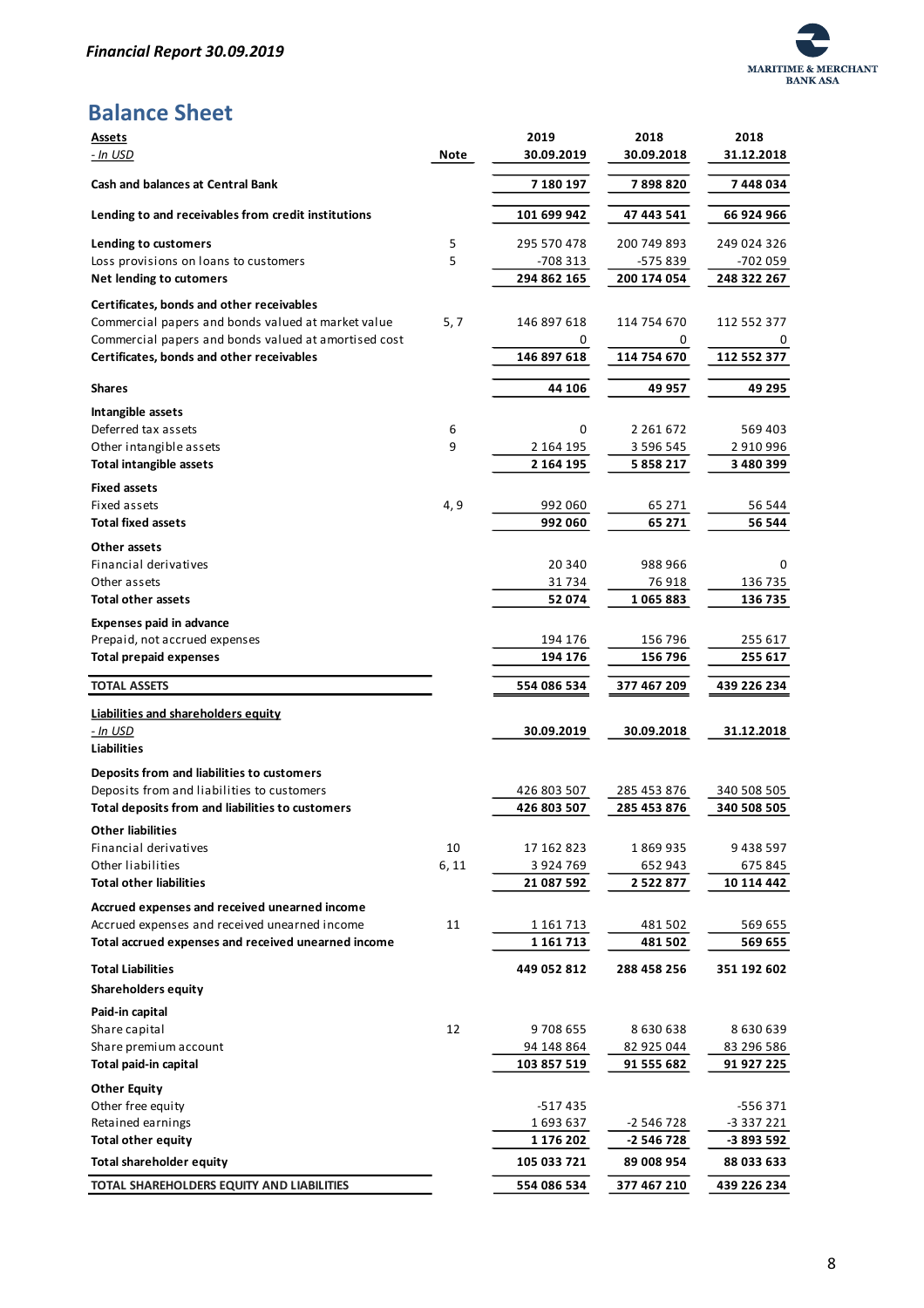

# <span id="page-9-0"></span>**Statement of Equity**

| - In USD                 |               | <b>Share</b> | <b>Retained</b> | Other free |                     |
|--------------------------|---------------|--------------|-----------------|------------|---------------------|
|                          | Share capital | premium      | earnings        | equity     | <b>Total equity</b> |
|                          |               |              |                 |            |                     |
| Loss allowance in        |               |              |                 |            |                     |
| accordance with IFRS 9   |               |              |                 | $-407282$  | $-407282$           |
| Share issue              | 3 0 3 9 6 6 2 | 28 172 937   |                 | -172 771   | 31 039 828          |
| Employee stock option    |               |              |                 | 23 683     | 23 683              |
| Profit                   | 0             | 0            | $-336915$       |            | -336 915            |
| Equity as per 31.12.2018 | 8 630 639     | 83 296 586   | -3 337 221      | -556 370   | 88 033 634          |
|                          |               |              |                 |            |                     |
| Share issue              | 1078016       | 10852279     |                 | $-164303$  | 11 765 992          |
| Employee stock option    |               |              |                 | 203 238    | 203 238             |
| Profit                   |               |              | 5 030 858       |            | 5030858             |
| Equity as per 30.09.2019 | 9708655       | 94 148 865   | 1693637         | -517435    | 105 033 722         |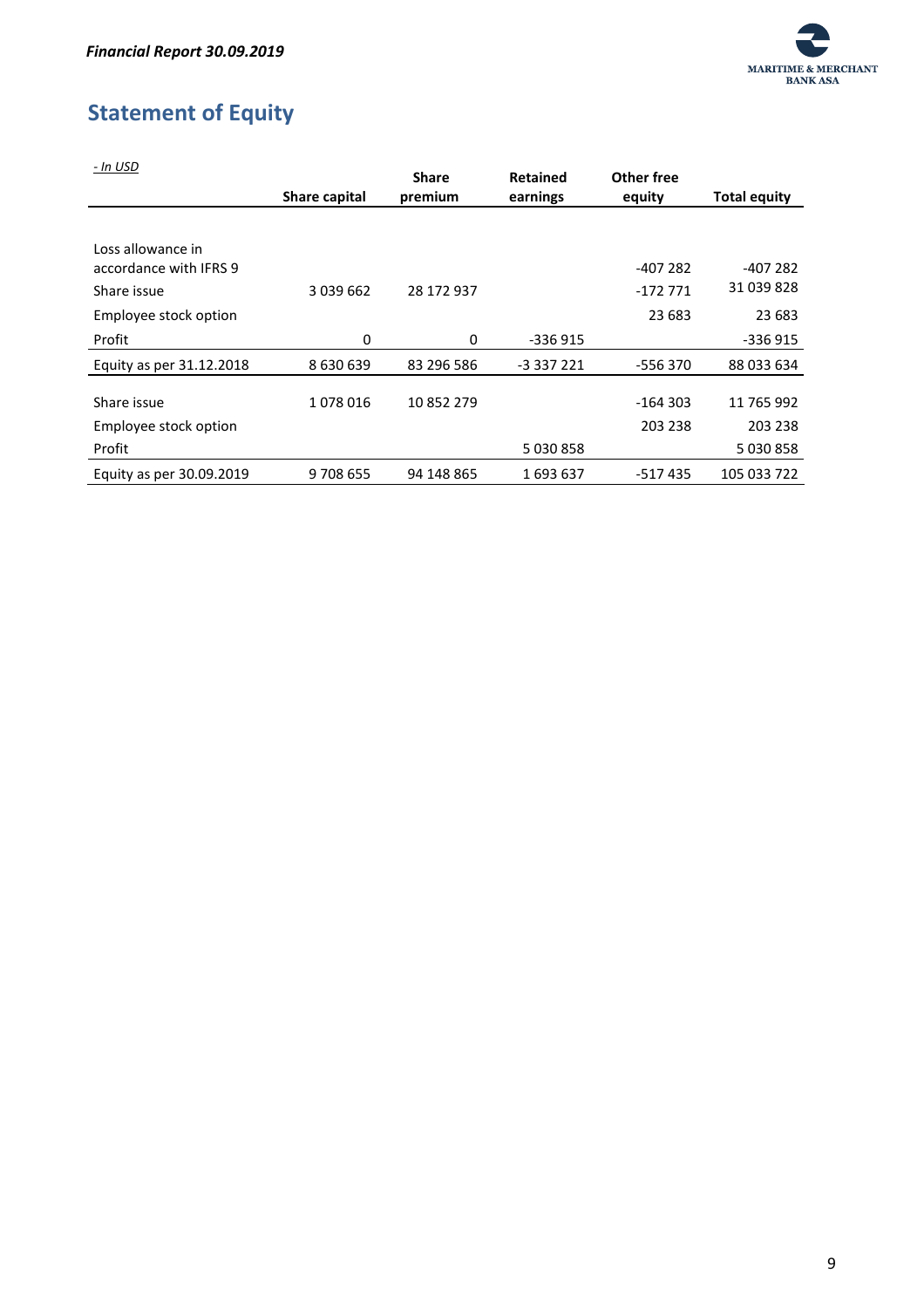

# <span id="page-10-0"></span>**Statement of Cash Flows**

|                                                          | 2019        | 2018          |
|----------------------------------------------------------|-------------|---------------|
| <u>- In USD</u>                                          | 30.09       | 31.12         |
| <b>CASH FLOW FROM OPERATIONAL ACTIVITIES</b>             |             |               |
| Profit before tax                                        | 8 006 263   | 1 250 045     |
| Change in loans to customers excluding accrued interest  | -43 878 138 | -153 496 098  |
| Change in deposits from customers                        | 80 522 008  | 145 664 596   |
| Change in certificates and bonds                         | -34 345 241 | -5 055 707    |
| Change in shares, mutual fund units and other securities | 5 1 8 9     | -49 295       |
| Interest income and related income                       | -21 768 226 | $-17554635$   |
| Interest received                                        | 19 106 465  | 14 555 481    |
| Net interest expenses and related expenses               | 8 473 989   | 5 3 6 4 0 3 3 |
| Interest paid                                            | $-2700995$  | -5 364 033    |
| Ordinary depreciation                                    | 909 936     | 2 378 008     |
| Change in financial derivatives                          | 7703886     | 9821707       |
| Change in other assets and other liabilities             | 1601423     | -366 729      |
| Net cash flow from operating activities                  | 23 636 559  | $-2852627$    |
| <b>CASH FLOW FROM INVESTING ACTIVITIES</b>               |             |               |
| Payments for acquisition of assets                       | $-1098651$  | $-716$ 176    |
| Net cash flow from investing activities                  | $-1098651$  | $-716176$     |
| <b>CASH FLOW FROM FINANCIAL ACTIVITIES</b>               |             |               |
| Paid in capital                                          | 11 930 295  | 31 212 599    |
| Net cash flow from financial activities                  | 11 930 295  | 31 212 599    |
| Effect of exchange rate changes and other                | 38 935      | $-17069$      |
| Sum cash flow                                            | 34 507 138  | 27 626 727    |
| Net change in cash and cash equivalents                  | 34 507 138  | 27 626 727    |
| Cash and cash equivalent as per 01.01.                   | 74 373 001  | 46 746 274    |
| Cash and cash equivalent as per 30.09.                   | 108 880 139 | 74 373 001    |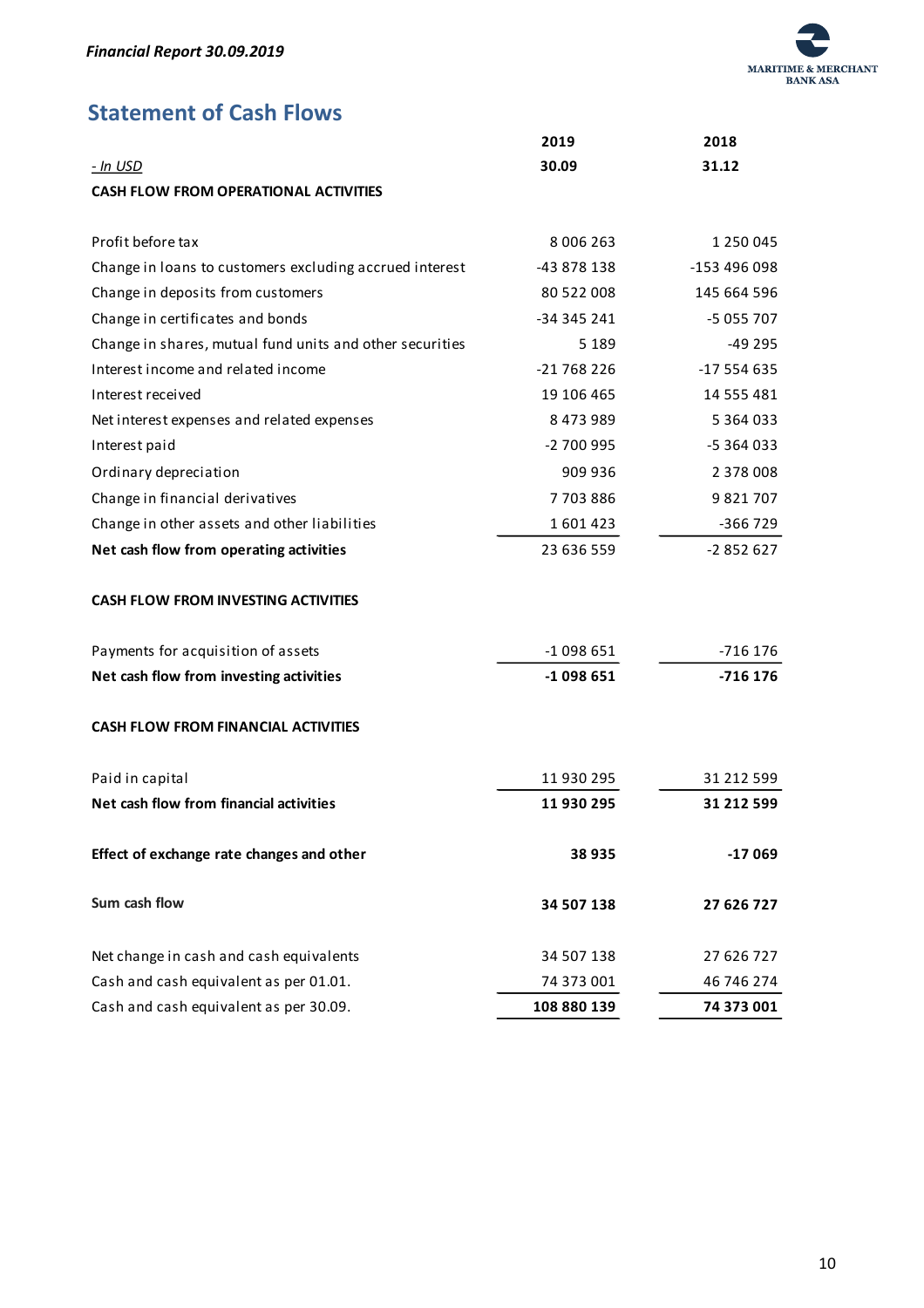

# <span id="page-11-0"></span>**Notes 30.09.2019**

# <span id="page-11-1"></span>Note 1, Reporting entity

Maritime & Merchant Bank ASA is a company domiciled in Norway. The Bank's registered office is at Haakon VIIs gate 1, 0161 Oslo. The Bank is primarily involved in corporate banking.

# <span id="page-11-2"></span>Note 2, General accounting principles

The interim report for the third quarter 2019 is prepared according to IAS 34 Interim Financial Reporting and IFRS as adopted by EU.

The interim report for the third quarter 2019 is prepared using the same accounting principles and calculation methods as described in the Annual Report 2018 and the interim report for the second quarter 2019.

# <span id="page-11-3"></span>Note 3, Functional and presentation currency

These consolidated financial statements are presented in USD, which is the Bank's functional currency. The Bank's taxation currency is NOK.

# <span id="page-11-4"></span>Note 4, Lease

#### **2.3 Effect of IFRS 16, Leases**

The only lease that is affected by the IFRS-16 implementation is office rental.

| <b>Details</b>                    |                                       |
|-----------------------------------|---------------------------------------|
| Fixed Lease payments per quarter: | NOK 679 942                           |
| Expiry date:                      | 31.12.2022                            |
| Borrowing rate:                   | 2.1%                                  |
| Right-to-use asset:               | NOK 10 466 415 (as of 1 January 2019) |
| Lease liability:                  | NOK 10 466 415 (as of 1 January 2019) |

#### **Changes in Profit & Loss statement for Q3-2019 (YTD) using 2019 vs 2018**

| Item                                                 | 2018 policy | 2019 policy  | Change     |
|------------------------------------------------------|-------------|--------------|------------|
| Interest expenses (NOK)                              | 0           | $-145186$    | -145 186   |
| Administrative and other operating expenses<br>(NOK) | $-2039826$  |              | 2039826    |
| Depreciation (NOK)                                   |             | $-1961362$   | $-1961362$ |
| Sum in NOK                                           | $-2039826$  | $-2$ 106 548 | $-66722$   |
| Sum in USD                                           | $-224824$   | $-232178$    | $-7354$    |

Net negative effect for Q3-2019 (YTD) in USD: 7 354

#### **Changes in Balance sheet for Q3-2019 using 2019 vs 2018**

| <b>Assets</b>           | 2018 policy | 2019 policy | Change    |
|-------------------------|-------------|-------------|-----------|
| Intangible assets (NOK) |             | 8 489 777   | 8 489 77. |
| Intangible assets (USD) |             | 935 719     | 935 719   |

| <b>Liabilities</b>      | 2018 policy | 2019 policy   | Change        |
|-------------------------|-------------|---------------|---------------|
| Other Liabilities (NOK) |             | 8 5 5 6 4 9 9 | 8 5 5 6 4 9 9 |
| Other Liabilities (USD) |             | 943 073       | 943 073       |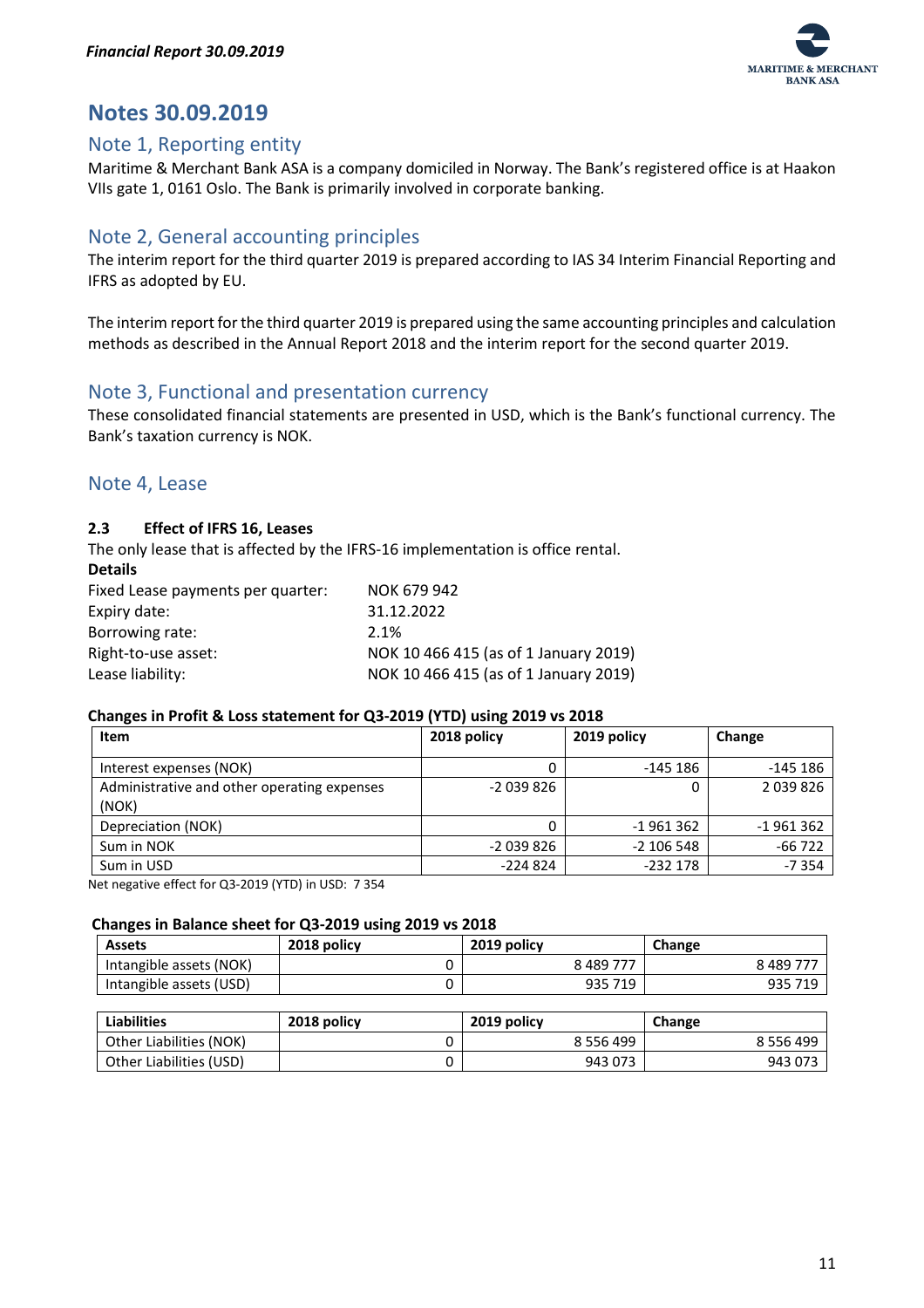

# <span id="page-12-0"></span>**RISK**

#### <span id="page-12-1"></span>Note 5, Risk

#### <span id="page-12-2"></span>*Risk Management and Capital Adequacy*

The Capital Adequacy figures for Maritime & Merchant Bank ASA are based on the calculation by means of the standardised approach.

#### **Credit risk**

The Bank has chosen the basic approach for calculation credit risk (Risk-Weighted Assets).

#### **Operational risk**

The Bank has chosen to apply the basic approach under Pilar 1 for calculating operational risk. This applies a capital requirement of 15 per cent of the annual income reported in the last three years.

#### **Market risk**

The market risk of the Bank is modest and is calculated using the standardised approach in Pilar 1.

#### <span id="page-12-3"></span>*Capital Adequacy*

| Amounts in USD - 1000                           | 30.09.2019 | 30.09.2018 | 31.12.2018 |
|-------------------------------------------------|------------|------------|------------|
|                                                 |            |            |            |
|                                                 |            |            |            |
| Share capital                                   | 9709       | 8631       | 8631       |
| + Other reserves                                | 95 325     | 80 378     | 79 740     |
| - Deferred tax assets and intangible assets     | $-2164$    | $-5858$    | $-3480$    |
| - This year's result                            | $-5031$    | $-454$     | $-337$     |
| - Adjustments to CET1 due to prudential filters | $-164$     | $-118$     | $-113$     |
| <b>Common Equity Tier 1 (CET 1)</b>             | 97 675     | 82 579     | 84 441     |
| <b>Credit Risks</b>                             |            |            |            |
| + Bank of Norway                                |            |            |            |
| + Local and regional authorities                |            |            |            |
| + Institutions                                  | 17988      | 9747       | 13 3 8 5   |
| + Companies                                     | 282 678    | 186 406    | 243733     |
| + Covered bonds                                 | 13 2 49    | 10 3 6 1   | 10 177     |
| + Shares                                        | 44         | 50         | 49         |
| + Other assets                                  | 1 2 1 8    | 353        |            |
| <b>Total Credit risks</b>                       | 315 177    | 206 917    | 267 344    |
| + Operational risk                              | 11 0 60    | 7525       | 11 669     |
| + Counterparty risk derivatives (CVA-risk)      | 2 3 4 2    | 1476       | 2619       |
| <b>Total calculation basis</b>                  | 328 579    | 215 918    | 281 632    |
|                                                 |            |            |            |
| <b>Capital Adequacy</b>                         |            |            |            |
| <b>Common Equity Tier 1%</b>                    | 29.73%     | 38.25%     | 29.98%     |
| Total capital %                                 | 29.73%     | 38.25%     | 29.98%     |

#### <span id="page-12-4"></span>*Credit Risk*

Credit risk is the major risk for the Bank. Maritime & Merchant Bank ASA may face a loss if the borrower is not able to pay interest or principal as agreed upon, provided the pledged collateral is not sufficient to cover the Bank's exposure.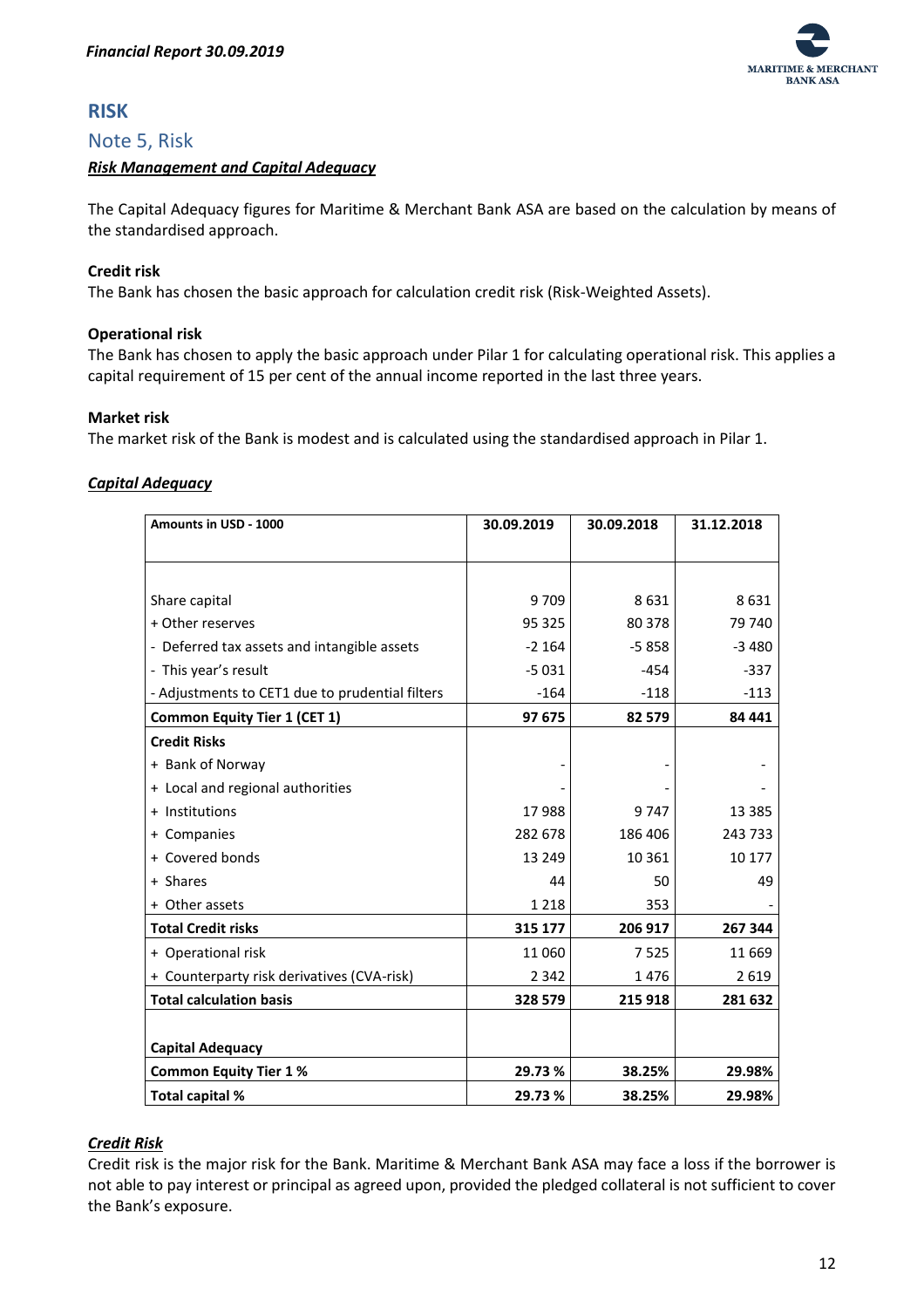

#### **Loss allowance and impairments**

| Loss allowance     | 30.09.2019 | 30.09.2018 | 31.12.2018 |
|--------------------|------------|------------|------------|
| Step 1             | 681018     | 575839     | 665 727    |
| Step 2             | 27 295     |            | 36 322     |
| Step 3             |            |            |            |
| Sum                | 708 313    | 575839     | 702 059    |
| <b>Impairments</b> | -          | -          |            |

## **Loss allowance as of 30.09.2019**

| Step 1                                                | Step 2                                                                      | Step 3                                                                                                             |             |
|-------------------------------------------------------|-----------------------------------------------------------------------------|--------------------------------------------------------------------------------------------------------------------|-------------|
| <b>Classification by</b><br>first time<br>recognition | Significantly<br>increase in credit<br>risk since first time<br>recognition | <b>Significantly</b><br>increase in<br>credit risk<br>since first<br>recognition<br>and objective<br>proof of loss |             |
| <b>Expected loss</b><br>next 12 months                | <b>Expected loss over</b><br>the life of<br>instrument                      | <b>Expected loss</b><br>over the life of<br>instrument                                                             | Sum         |
| 665 727                                               | 36 332                                                                      |                                                                                                                    | 702 059     |
| 245 124 326                                           | 3 900 000                                                                   |                                                                                                                    | 249 024 326 |
|                                                       |                                                                             |                                                                                                                    |             |
| 36 332                                                | $-36332$                                                                    |                                                                                                                    |             |
| $-5373$                                               | 5 3 7 3                                                                     |                                                                                                                    |             |
|                                                       |                                                                             |                                                                                                                    |             |
| $-99305$                                              | 22 3 8 6                                                                    |                                                                                                                    | $-76919$    |
| $-99864$                                              | $-464$                                                                      |                                                                                                                    | $-100328$   |
| 183 501                                               |                                                                             |                                                                                                                    | 183 501     |
| 681018                                                | 27 295                                                                      |                                                                                                                    | 708 313     |
| 291 988 223                                           | 3 5 8 2 2 5 5                                                               |                                                                                                                    | 295 570 478 |
| 15 29 1                                               | -9 037                                                                      | 0                                                                                                                  | 6 2 5 4     |
|                                                       |                                                                             |                                                                                                                    |             |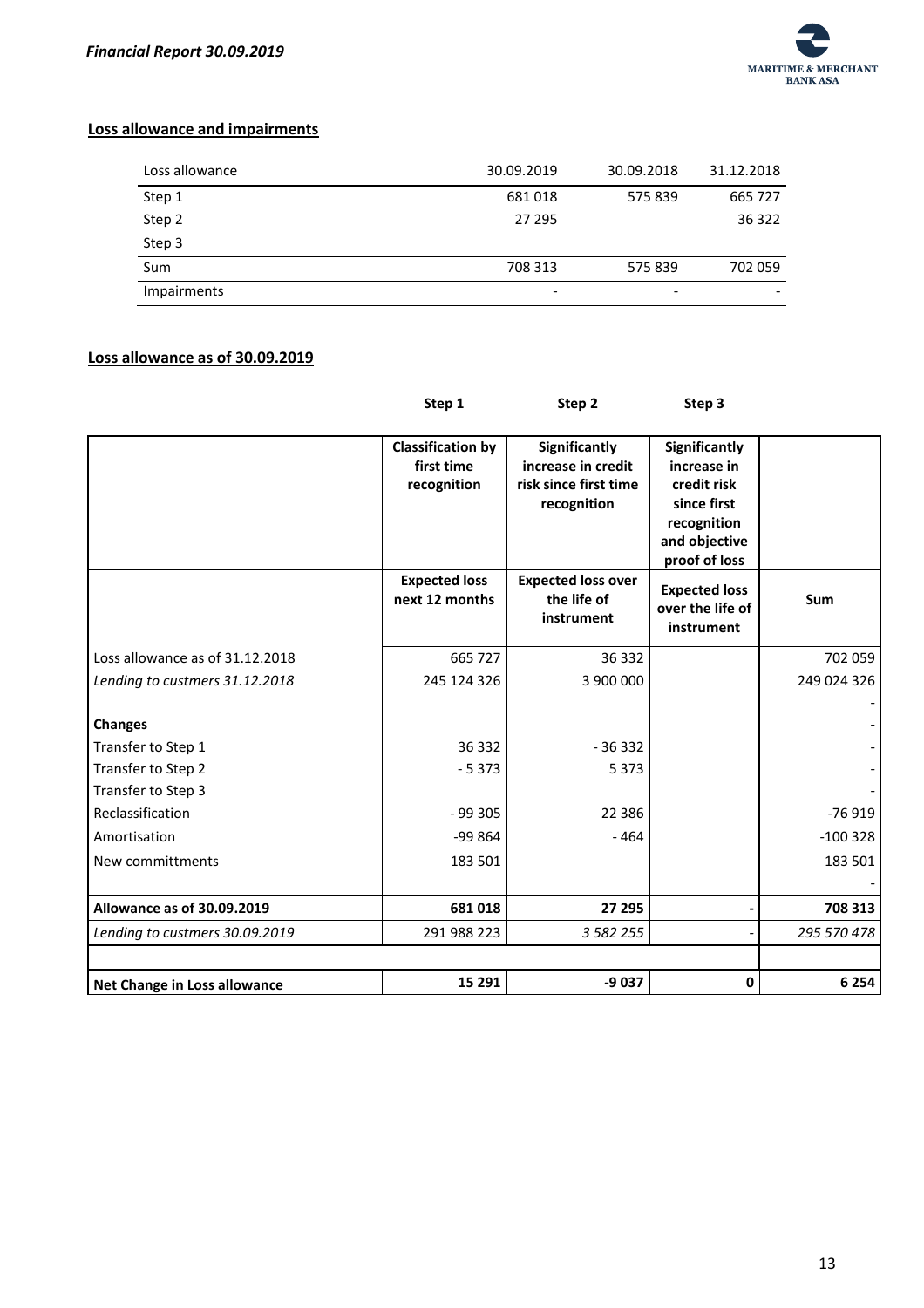

#### **Loss allowance as of 30.09.2018**

|                                | Step 1                   | Step 2               | Step 3                       |             |
|--------------------------------|--------------------------|----------------------|------------------------------|-------------|
|                                | <b>Classification by</b> | Significantly        | <b>Significantly</b>         |             |
|                                | first time               | increase in credit   | increase in                  |             |
|                                | recognition              | risk since first     | credit risk                  |             |
|                                |                          | time recognition     | since first                  |             |
|                                |                          |                      | recognition<br>and objective |             |
|                                |                          |                      | proof of loss                |             |
|                                |                          |                      |                              |             |
|                                |                          |                      |                              |             |
|                                | <b>Expected loss</b>     | <b>Expected loss</b> | <b>Expected loss</b>         |             |
|                                | next 12 months           | over the life of     | over the life of             | Sum         |
|                                |                          | instrument           | instrument                   |             |
|                                |                          |                      |                              |             |
| Loss allowance as of 1.1.2018  | 407 282                  |                      |                              | 407 282     |
| Lending to custmers 1.1.2018   | 96 849 292               |                      |                              | 96 849 292  |
|                                |                          |                      |                              | 0           |
| <b>Changes</b>                 |                          |                      |                              | 0           |
| Transfer to Step 1             |                          |                      |                              | 0           |
| Transfer to Step 2             |                          |                      |                              | 0           |
| Transfer to Step 3             |                          |                      |                              | 0           |
| Reclassification               |                          |                      |                              | 0           |
| Change <sup>(1)</sup>          | $-211913$                |                      |                              | $-211913$   |
| New committments               | 380 470                  |                      |                              | 380 470     |
|                                |                          |                      |                              | 0           |
| Allowance as of 30.09.2018     | 575839                   |                      |                              | 575839      |
| Lending to custmers 30.09.2018 | 200 749 893              |                      |                              | 200 749 893 |
|                                |                          |                      |                              |             |
| Net Change in Loss allowance   | 168 557                  | 0                    | 0                            | 168 557     |

*(1) Amortisations and changes in individual assessments*

#### **Credit risk: Total 30.09.2019**

| Amounts in USD                   | Very low risk | Low risk   | <b>Moderate</b><br>risk | High risk     | Loss<br>exposed | Sum         |
|----------------------------------|---------------|------------|-------------------------|---------------|-----------------|-------------|
| Deposit with central bank        | 7 180 197     |            |                         |               |                 | 7 180 197   |
| Deposits with credit institution | 101 699 942   |            |                         |               |                 | 101 699 942 |
| Certificates and bonds           | 146 897 618   |            |                         |               |                 | 146 897 618 |
| Shares and other securities      |               |            | 44 106                  |               |                 | 44 106      |
| Loans to customers               |               | 63 423 150 | 228 565 073             | 3 5 8 2 2 5 5 |                 | 295 570 478 |
| <b>Total</b>                     | 255 777 758   | 63 423 150 | 228 609 179             | 3 5 8 2 2 5 5 | 0               | 551 392 342 |
|                                  |               |            |                         |               |                 |             |
| Committed loans, not disbursed   |               |            | 10 000 000              |               |                 |             |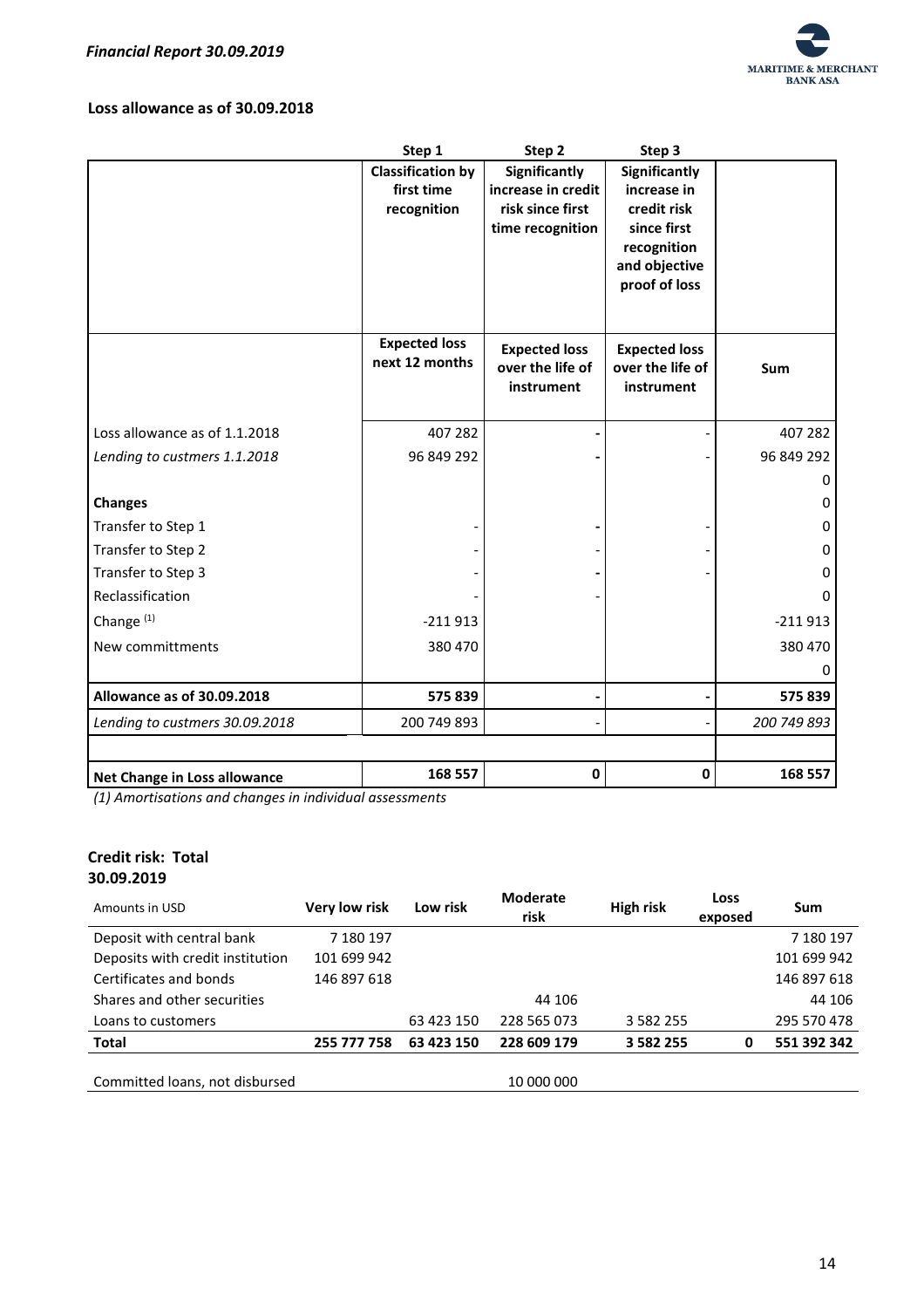

#### **30.09.2018**

| Amounts in USD                   | <b>Very low</b><br>risk | Low risk | Moderate<br>risk | <b>High risk</b> | Loss<br>exposed | Sum         |
|----------------------------------|-------------------------|----------|------------------|------------------|-----------------|-------------|
| Deposit with central bank        | 7898820                 |          |                  |                  |                 | 7898820     |
| Deposits with credit institution | 47 443 541              |          |                  |                  |                 | 47 443 541  |
| Certificates and bonds           | 114 754 670             |          |                  |                  |                 | 114 754 670 |
| Shares and other securities      |                         |          | 49 957           |                  |                 | 49 957      |
| Loans to customers               |                         |          | 200 749 893      |                  |                 | 200 749 893 |
| <b>Total</b>                     | 170 097 031             | 0        | 200 799 850      |                  | 0               | 370 896 881 |

## **Lending to customers by segment**

|               | Q3 2019     |         | Q3 2018     |         | 2018        |         |
|---------------|-------------|---------|-------------|---------|-------------|---------|
| <b>Sector</b> | <b>USD</b>  | Share % | <b>USD</b>  | Share % | <b>USD</b>  | Share % |
| <b>Bulk</b>   | 67 981 210  | 23.0%   | 50 187 473  | 25%     | 62 256 082  | 25%     |
| Container     | 80 690 741  | 27.3%   | 70 262 463  | 35%     | 72 217 055  | 29%     |
| Tank          | 132 415 574 | 44.8%   | 64 239 966  | 32%     | 99 609 731  | 40%     |
| Gas           | 6 206 980   | 2.1%    | 8029996     | 4%      | 7470730     | 3%      |
| Specialized   | 8 275 973   | 2.8%    | 8029996     | 4%      | 7470730     | 3%      |
| Offshore      | -           | $0.0\%$ |             |         |             |         |
| <b>Sum</b>    | 295 570 478 | 100%    | 200 749 893 | 100%    | 249 024 326 | 100%    |

## **Bonds and certificates: Risk Weight**

|                    | Q3 2019     |           | Q3 2018     |           | 2018        |           |
|--------------------|-------------|-----------|-------------|-----------|-------------|-----------|
| <b>Risk Weight</b> |             | Amortised |             | Amortised |             | Amortised |
|                    | Fair Value  | Cost      | Fair Value  | Cost      | Fair Value  | Cost      |
| 0%                 | 14 410 997  |           | 11 142 779  |           | 10 781 255  |           |
| 10%                | 132 486 621 |           | 103 611 891 |           | 101 771 122 |           |
| 20%                |             |           | 0           |           |             |           |
| 100%               |             |           |             |           |             |           |
| <b>Total</b>       | 146 897 618 |           | 114 754 670 |           | 112 552 377 |           |

## **Bonds and certificates: Rating**

|               | Q3 2019           | Q3 2018           | 2018              |
|---------------|-------------------|-------------------|-------------------|
| <b>Rating</b> | <b>Fair Value</b> | <b>Fair Value</b> | <b>Fair Value</b> |
| AAA           | 144 135 131       | 108 625 281       | 10 781 255        |
| AA+           | 2 7 6 2 4 8 7     | 6 129 389         | 101 771 122       |
| AA            | 0                 |                   |                   |
| А             | 0                 |                   |                   |
| Total         | 146 897 618       | 114 754 670       | 112 552 377       |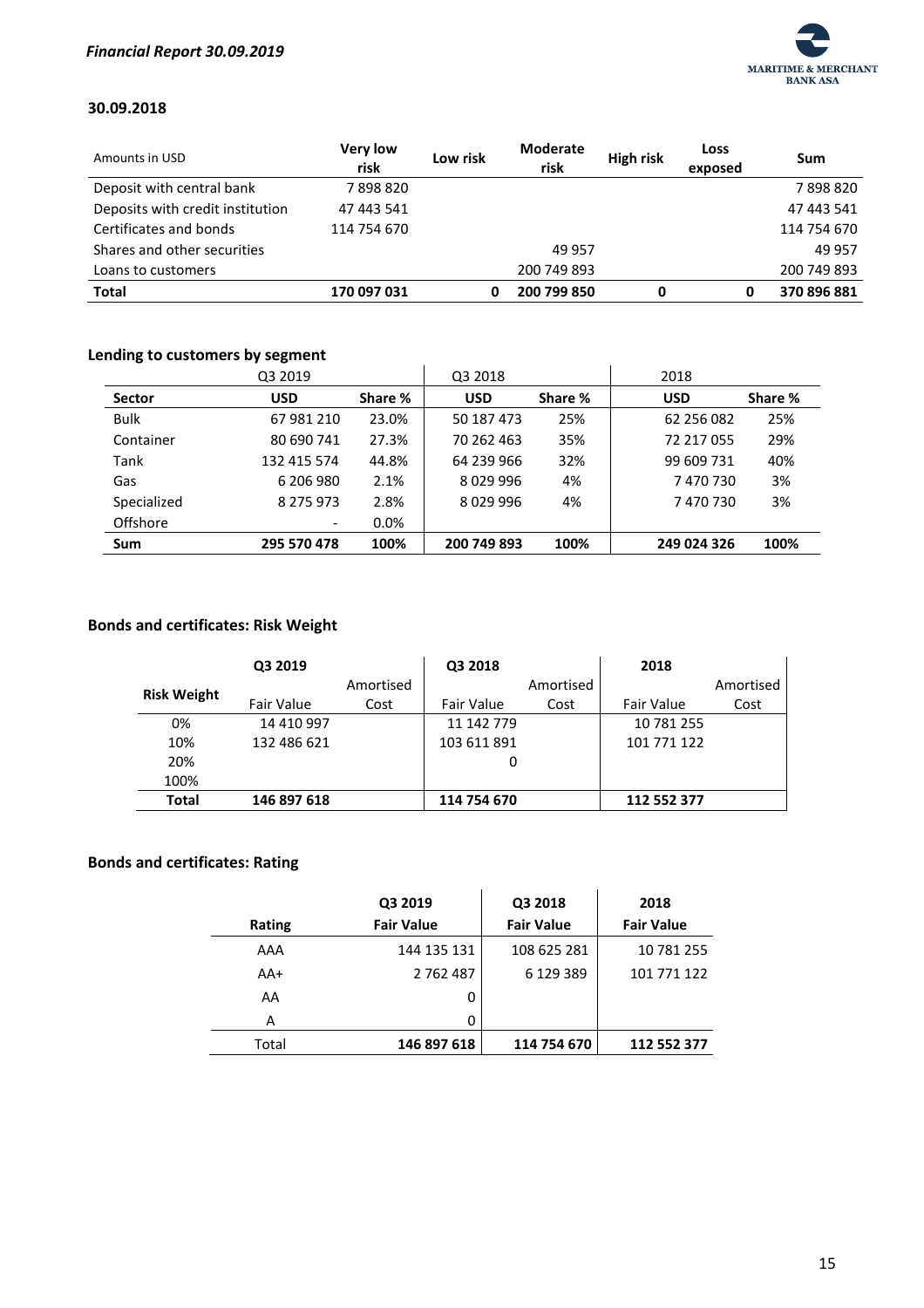

#### **Bonds and certificates: Sector**

| Sector                     | Q3 2019<br><b>Fair Value</b> | Q3 2018<br><b>Fair Value</b> | 2018<br><b>Fair Value</b> |
|----------------------------|------------------------------|------------------------------|---------------------------|
| Supranationals             | 5 012 376                    | 5 013 390                    | 5 013 743                 |
| Local authority            | 9 3 9 8 6 2 1                | 6 129 389                    | 5 767 512                 |
| <b>Credit Institutions</b> | 132 486 621                  | 103 611 891                  | 101 771 122               |
| Bank                       |                              | 0                            |                           |
| Total                      | 146 897 618                  | 114 754 670                  | 112 552 377               |

#### <span id="page-16-0"></span>*Interest, currency and liquidity risk*

Changes in interest rate, currency and liquidity risk since 31.12.2018 is marginal.

# <span id="page-16-1"></span>**INCOME AND COSTS**

# <span id="page-16-2"></span>Note 6, Estimated Taxation of profit

| USDNOK exchange rate             | 8,5982        | 8,5201      | 9,0730        |
|----------------------------------|---------------|-------------|---------------|
|                                  | Q1-19 (YTD)   | Q2-19 (YTD) | Q3-19 (YTD)   |
|                                  | <b>USD</b>    | <b>USD</b>  | <b>USD</b>    |
| Profit Before Tax                | 2 451 543     | 5 191 419   | 8 0 0 6 2 6 3 |
| Initial IFRS-9 Allowance         | -388 657      | $-39222$    | $-368318$     |
| Cost related to equity issue     |               |             | $-154901$     |
| Tax related agio on equity       | -975 745      | -1 792 181  | 4 4 18 5 7 1  |
| <b>Basis for Tax Calculation</b> | 1087141       | 3 007 017   | 11 901 614    |
| Calculated Tax (25%)             | 271 785       | 751 754     | 2 975 404     |
| <b>Effectiv Tax rate</b>         | 11%           | 14%         | 37%           |
|                                  |               |             |               |
|                                  | <b>NOK</b>    | <b>NOK</b>  | <b>NOK</b>    |
| Profit Before Tax                | 21 078 857    | 44 231 149  | 72 640 820    |
| Initial IFRS-9 Allowance         | -3 341 749    | -3 341 749  | -3 341 749    |
| Cost related to equity issue     |               |             | $-1405421$    |
| Tax related agio on equity       | -8 389 651    | -15 269 469 | 40 089 695    |
| <b>Basis for Tax Calculation</b> | 9 347 457     | 25 619 931  | 107 983 345   |
|                                  |               |             |               |
| Calculated Tax (25%)             | 2 3 3 6 8 6 4 | 6 404 983   | 26 995 836    |

The Bank's functional currency is USD. In tax accounting the equity is denominated in NOK, hence, the taxable result will fluctuate with the USDNOK exchange rate.

The USDNOK exchange rate increased from 8.52005 in Q2-19 to 9,0730 (30.09.2019), which increased the taxable result with NOK 40 089 695 (USD 4 418 571) from end of 2018 (USDNOK 8.6935).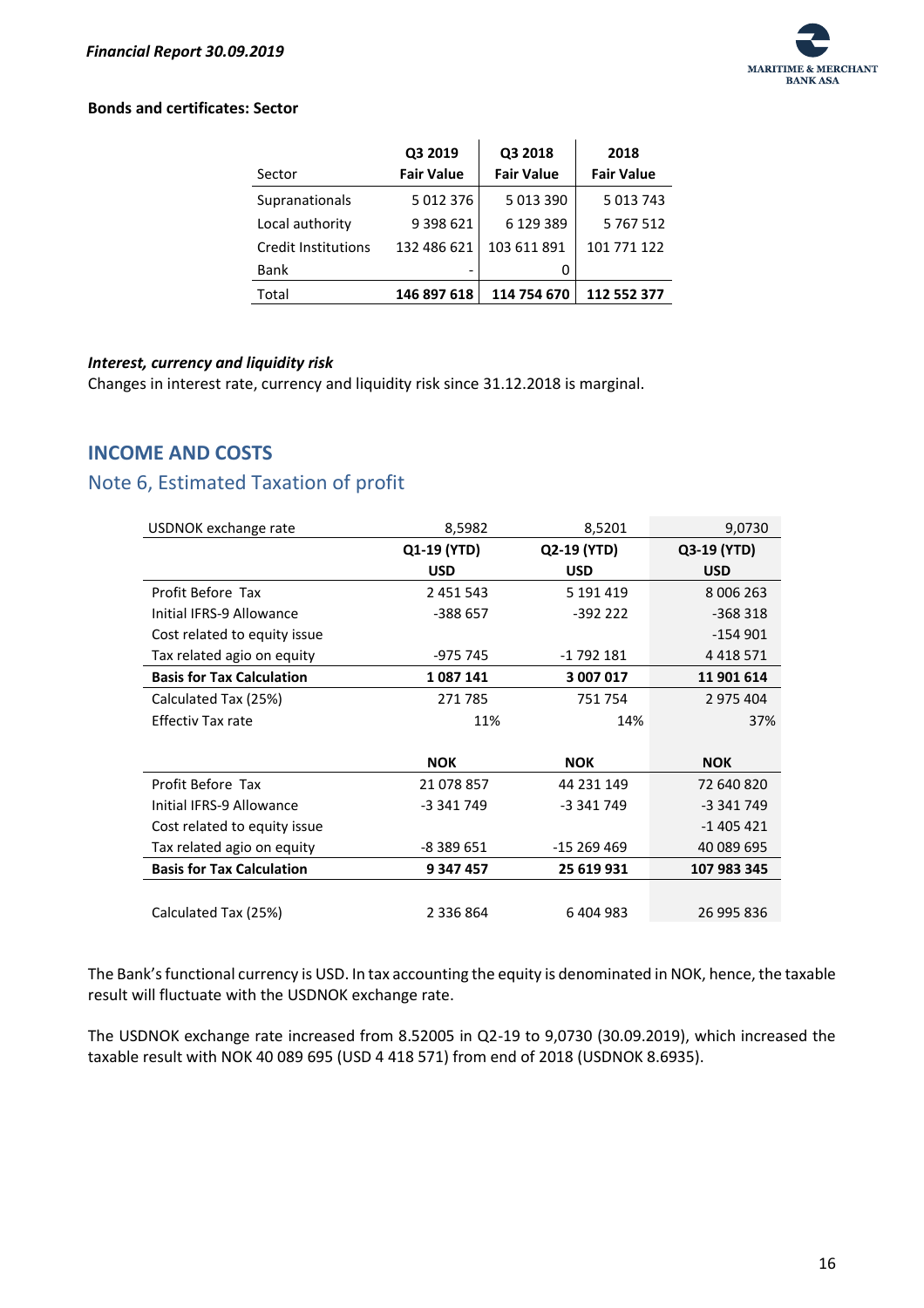

#### **Quarterly effective tax rate and change in USDNOK**



# **USDNOK and Effective Tax Rate (per quarter)**

# <span id="page-17-0"></span>**ASSETS**

# <span id="page-17-1"></span>Note 7, Financial instruments at fair value

The Bank measures fair values using the following fair value hierarchy, which reflects the significance of the inputs used in making the measurements.

**Level 1:** Inputs that are quoted market prices (unadjusted) in active markets for identical instruments.

**Level 2**: Inputs other than quoted prices included within Level 1 that are observable either directly (i.e. as prices) or indirectly (i.e. derived from prices). This category includes instruments valued using: quoted market prices in active markets for similar instruments; quoted prices for identical or similar instruments in markets that are considered less than active; or other valuation techniques in which all significant inputs are directly or indirectly observable from market data.

**Level 3:** Inputs that are unobservable. This category includes all instruments for which the valuation technique includes inputs that are not observable, and the unobservable inputs have a significant effect on the instrument's valuation. This category includes instruments that are valued based on quoted prices for similar instruments for which significant unobservable adjustments or assumptions are required to reflect differences between the instruments.

| 9.ZUTA                             |         |         |         |        |
|------------------------------------|---------|---------|---------|--------|
| Amounts in USD<br>1000             | Level 1 | Level 2 | Level 3 | Total  |
| Certificates and bonds             |         | 137 499 | 9 3 9 9 | 146898 |
| Shares and other securities        |         |         |         |        |
| <b>Financial derivatives</b>       |         | 20      |         | 20     |
| <b>Total financial</b>             |         | 137 519 | 9 3 9 9 | 146918 |
| assets                             |         |         |         |        |
|                                    |         |         |         |        |
| <b>Financial derivatives</b>       |         | 17 163  |         | 17 163 |
| <b>Total financial liabilities</b> |         | 17 163  |         | 17 163 |

## **30.09.2019**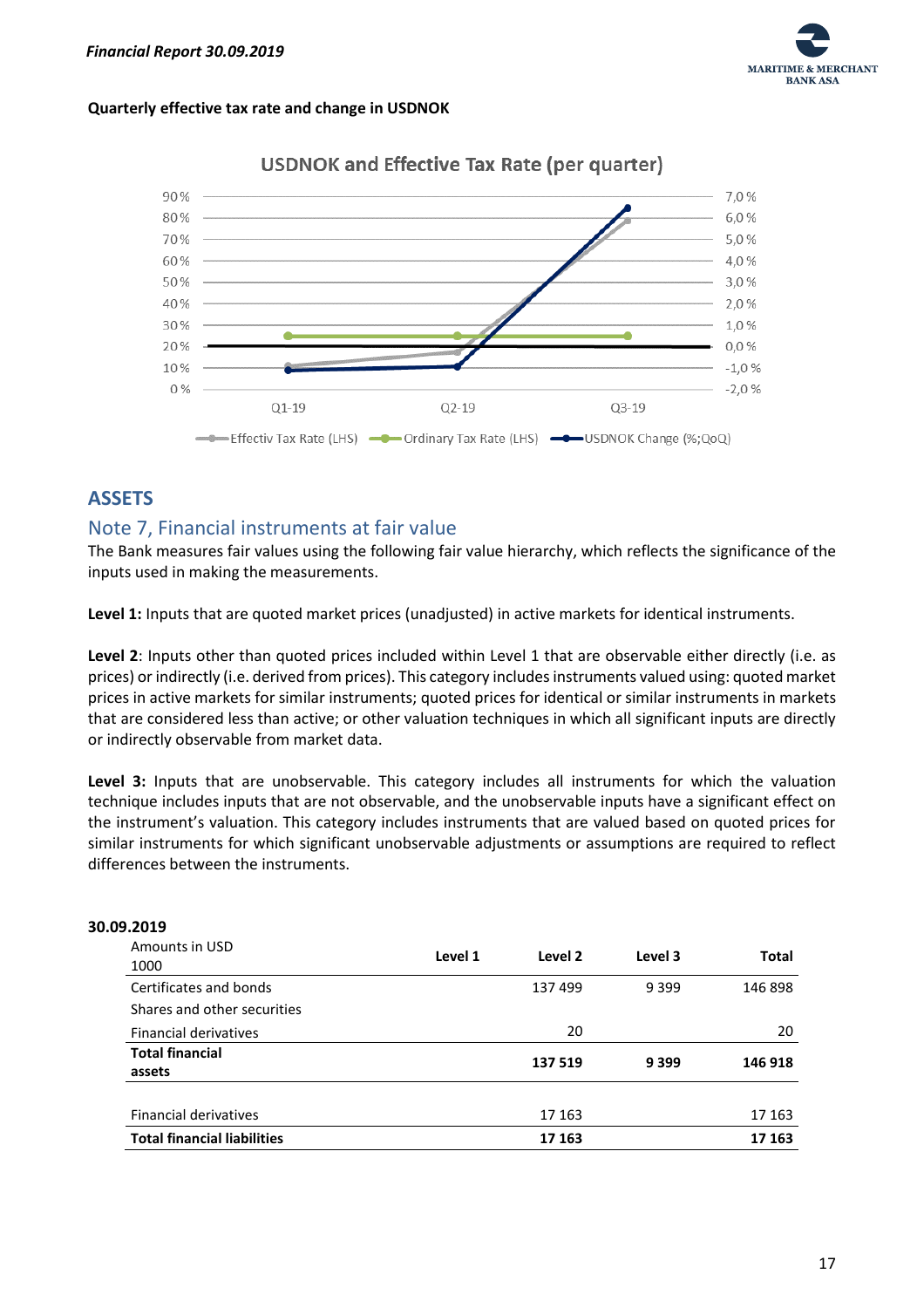

#### **30.09.2018**

| Amounts in USD 1000                | Level 1 | Level <sub>2</sub> | Level 3 | Total   |
|------------------------------------|---------|--------------------|---------|---------|
| Certificates and bonds             |         | 108 625            | 6 1 2 9 | 114 755 |
| Shares and other securities        |         |                    |         |         |
| <b>Financial derivatives</b>       |         | 989                |         | 989     |
| <b>Total financial assets</b>      |         | 109 614            | 6 1 2 9 | 115 744 |
|                                    |         |                    |         |         |
| <b>Financial derivatives</b>       |         | 1870               |         | 1870    |
| <b>Total financial liabilities</b> |         | 1870               |         | 1870    |

# <span id="page-18-0"></span>Note 8, Financial pledges

The Bank has pledged NOK 105 million of bonds as collateral for financial derivatives.

# <span id="page-18-1"></span>Note 9, Other intangible assets and tangible assets

| - In USD                                                 |            | 30.09.2019 | 30.09.2018 |           | 31.12.2018    |               |
|----------------------------------------------------------|------------|------------|------------|-----------|---------------|---------------|
|                                                          | Other      | Property,  | Other      | Property, | Other         | Fixed         |
|                                                          | intangible | plant and  | intangible | plant and | intangible    | <b>Assets</b> |
|                                                          | assets     | equipment  | assets     | equipment | assets        |               |
| Cost or valuation at 01.01                               | 4 348 846  | 110589     | 6777298    | 96816     | 5 2 5 8 5 6 2 | 96 641        |
| Exchange and other adjustments                           | $-181901$  | $-54402$   |            |           |               |               |
| Introduction of right to use-asset                       |            | 1 203 936  |            |           |               |               |
| <b>Additions</b>                                         | o          | 31 1 7 9   | 673 030    | 16 100    | 633 198       | 13 948        |
| <b>Disposals</b>                                         |            |            |            |           |               |               |
| Cost or valuation at end of period                       | 4 166 945  | 1 291 301  | 7450328    | 112916    | 5891761       | 110 589       |
| Accumulated depreciation and impairment at 01.01.        | $-1437850$ | $-54044$   | $-2023394$ | $-22855$  | $-637531$     | -19 270       |
| Exchange and other adjustments                           | 93 2 35    | 6604       |            |           |               |               |
| Depreciation charge this year                            | $-658135$  | $-251801$  | $-1830389$ | $-24790$  | $-2343233$    | -34 774       |
| <b>Disposals</b>                                         |            |            |            |           |               |               |
| Accumulated depreciation and impairment at end of period | -2 002 750 | $-299240$  | $-3853783$ | $-47645$  | -2 980 764    | $-54044$      |
| Balance sheet amount at end of period                    | 2 164 195  | 992 060    | 3 596 545  | 65 271    | 2 910 996     | 56 544        |
| Economic lifetime                                        | 5 years    | 3 years    | 5 years    | 3 years   | 5 years       | 3-4 years     |
| Depreciation schedule                                    | Linear     | Linear     | Linear     | Linear    | Linear        | Linear        |

# <span id="page-18-2"></span>Note 10, Other assets and financial derivatives

#### **30.09.2019**

|                                   |            |            |            | Positive   |               |
|-----------------------------------|------------|------------|------------|------------|---------------|
|                                   | Nominal    | Nominal    | Nominal    | market     | Negative      |
| Amounts in 1000                   | Value      | Value      | Value      | values     | Market values |
|                                   | <b>USD</b> | <b>EUR</b> | <b>NOK</b> | <b>USD</b> | <b>USD</b>    |
| <b>Interest Rate Derivatives</b>  |            |            |            |            |               |
| Interest rate swap                | 0          | 0          | 0          | 0          | 0             |
|                                   |            |            |            |            |               |
| <b>Currency Derivatives</b>       |            |            |            |            |               |
| Cross currency basis swap         |            |            |            |            |               |
| Buy/Sell USD against NOK          | 190 000    |            | 1576110    |            | 17089         |
| Buy/Sell EUR against NOK          |            | 8068       | 85 111     | 20.0       | 74            |
| <b>Total Currency Derivatives</b> | 190 000    | 8068       | 1661221    | 20.0       | 17 163        |